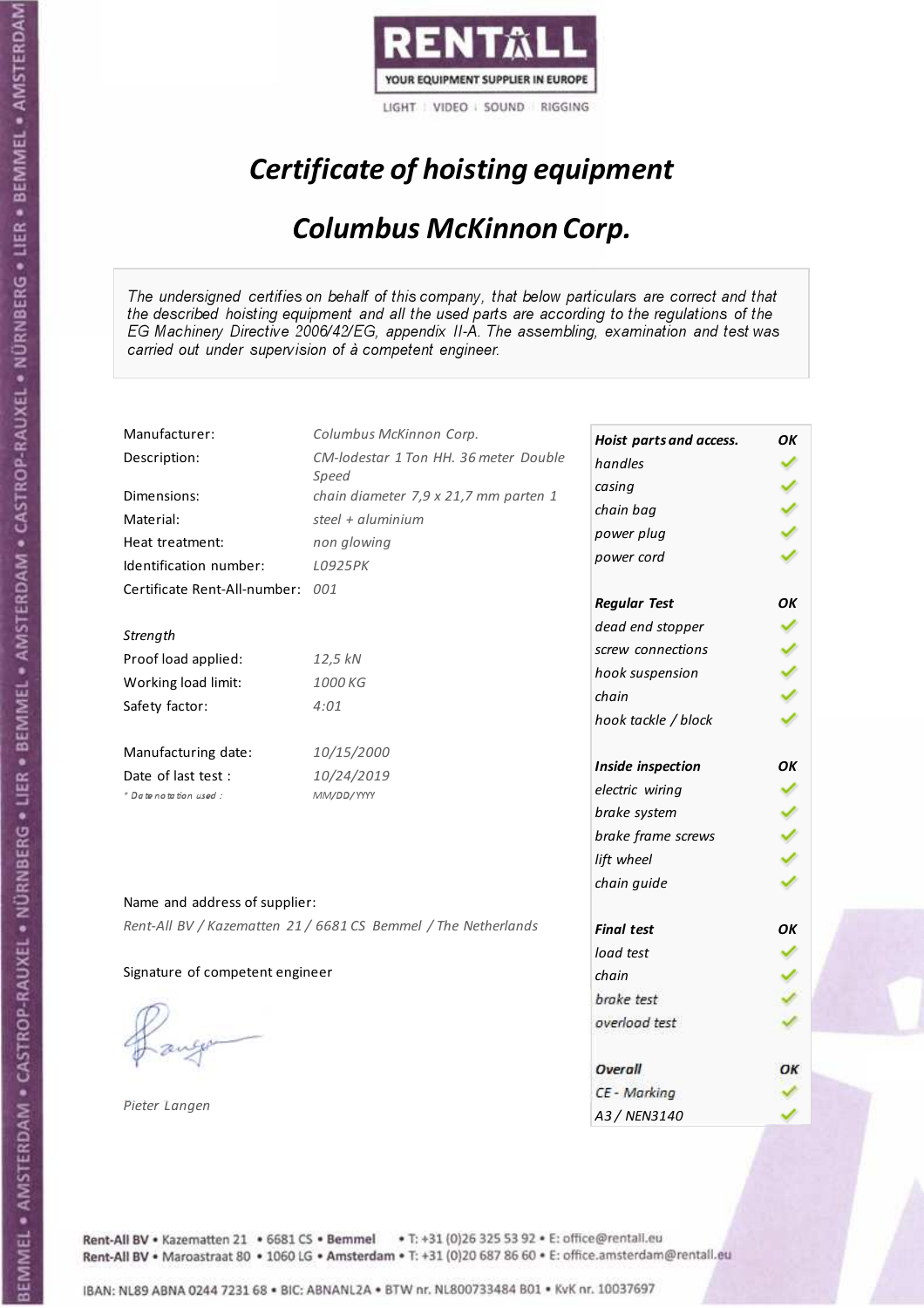

# Certificate of hoisting equipment

### Columbus McKinnon Corp.

The undersigned certifies on behalf of this company, that below particulars are correct and that the described hoisting equipment and all the used parts are according to the regulations of the EG Machinery Directive 2006/42/EG, appendix II-A. The assembling, examination and test was carried out under supervision of à competent engineer.

| Manufacturer:                    | Columbus McKinnon Corp.                                        | Hoist parts and access. | OK |
|----------------------------------|----------------------------------------------------------------|-------------------------|----|
| Description:                     | CM-lodestar 1 Ton HH. 36 meter Double                          | handles                 |    |
|                                  | Speed                                                          | casing                  |    |
| Dimensions:                      | chain diameter 7,9 x 21,7 mm parten 1                          | chain bag               |    |
| Material:                        | steel + $aluminim$                                             | power plug              |    |
| Heat treatment:                  | non glowing                                                    | power cord              |    |
| Identification number:           | L1394PN                                                        |                         |    |
| Certificate Rent-All-number: 002 |                                                                | <b>Regular Test</b>     | OΚ |
|                                  |                                                                | dead end stopper        |    |
| Strength                         |                                                                | screw connections       |    |
| Proof load applied:              | 12,5 kN                                                        | hook suspension         |    |
| Working load limit:              | 1000 KG                                                        | chain                   |    |
| Safety factor:                   | 4:01                                                           |                         |    |
|                                  |                                                                | hook tackle / block     |    |
| Manufacturing date:              | 1/16/2001                                                      |                         |    |
| Date of last test :              | 10/24/2019                                                     | Inside inspection       | OK |
| * Date notation used:            | MM/DD/YYYY                                                     | electric wiring         |    |
|                                  |                                                                | brake system            |    |
|                                  |                                                                | brake frame screws      |    |
|                                  |                                                                | lift wheel              |    |
|                                  |                                                                | chain guide             |    |
| Name and address of supplier:    |                                                                |                         |    |
|                                  | Rent-All BV / Kazematten 21 / 6681 CS Bemmel / The Netherlands | <b>Final test</b>       | OК |
|                                  |                                                                | load test               |    |
| Signature of competent engineer  |                                                                | chain                   |    |
|                                  |                                                                | brake test              |    |
|                                  |                                                                | overload test           |    |
|                                  |                                                                |                         |    |
|                                  |                                                                | Overall                 | ОΚ |
|                                  |                                                                | CE - Marking            |    |
| Pieter Langen                    |                                                                | A3 / NEN3140            |    |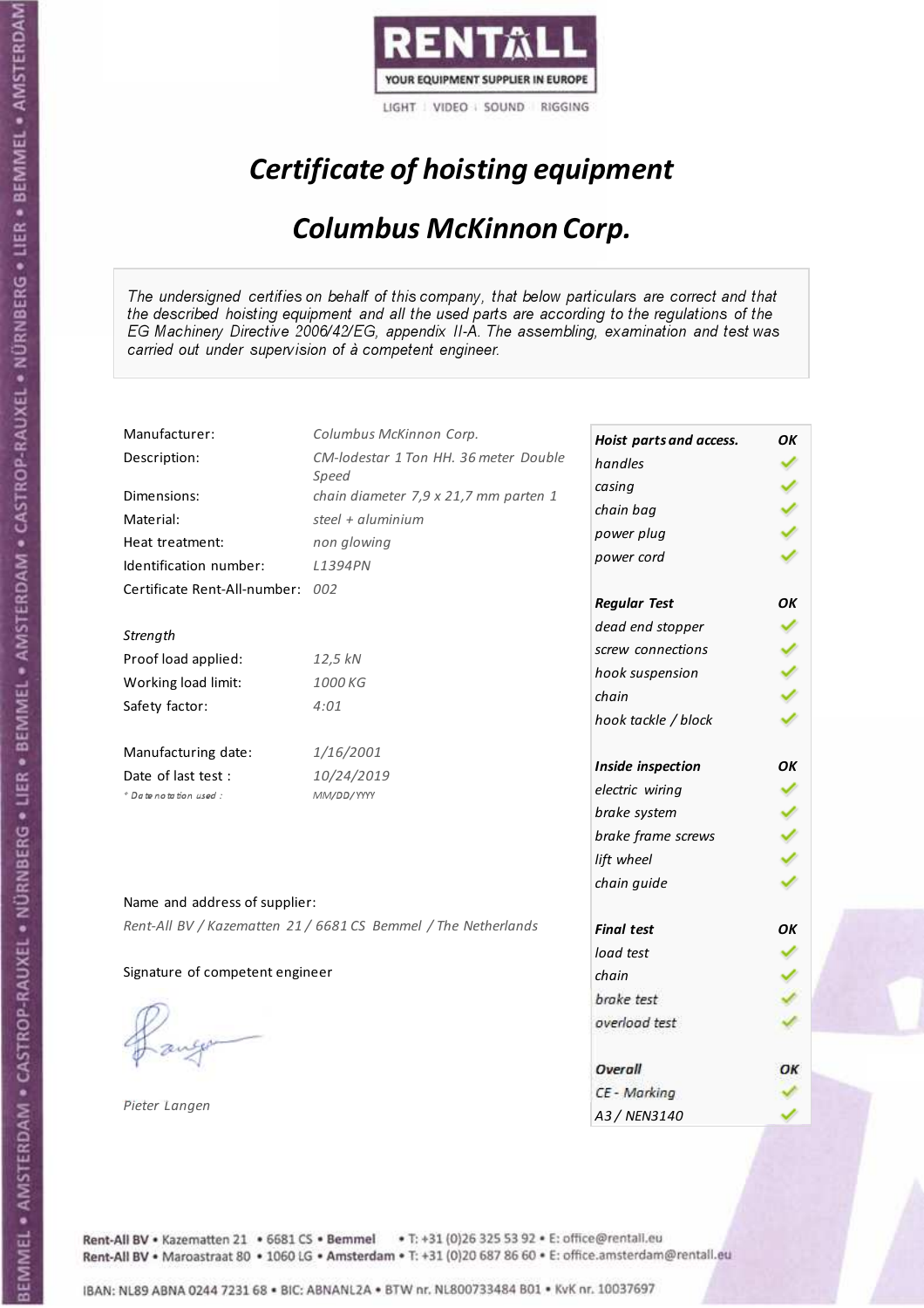

# Certificate of hoisting equipment

### Columbus McKinnon Corp.

The undersigned certifies on behalf of this company, that below particulars are correct and that the described hoisting equipment and all the used parts are according to the regulations of the EG Machinery Directive 2006/42/EG, appendix II-A. The assembling, examination and test was carried out under supervision of à competent engineer.

| Manufacturer:                    | Columbus McKinnon Corp.                                        | Hoist parts and access. | OK |
|----------------------------------|----------------------------------------------------------------|-------------------------|----|
| Description:                     | CM-lodestar 1 Ton HH. 36 meter Double                          | handles                 |    |
| Dimensions:                      | Speed                                                          | casing                  |    |
|                                  | chain diameter 7,9 x 21,7 mm parten 1<br>steel + $aluminim$    | chain bag               |    |
| Material:                        |                                                                | power plug              |    |
| Heat treatment:                  | non glowing                                                    | power cord              |    |
| Identification number:           | L2743PQ                                                        |                         |    |
| Certificate Rent-All-number: 003 |                                                                | <b>Regular Test</b>     | OК |
|                                  |                                                                | dead end stopper        |    |
| Strength                         |                                                                | screw connections       |    |
| Proof load applied:              | 12,5 kN                                                        | hook suspension         |    |
| Working load limit:              | 1000 KG                                                        | chain                   |    |
| Safety factor:                   | 4:01                                                           | hook tackle / block     |    |
| Manufacturing date:              | 3/16/2001                                                      |                         |    |
| Date of last test :              | 10/24/2019                                                     | Inside inspection       | OK |
| * Date notation used:            | MM/DD/YYYY                                                     | electric wiring         |    |
|                                  |                                                                | brake system            |    |
|                                  |                                                                | brake frame screws      |    |
|                                  |                                                                | lift wheel              |    |
|                                  |                                                                | chain guide             |    |
| Name and address of supplier:    |                                                                |                         |    |
|                                  | Rent-All BV / Kazematten 21 / 6681 CS Bemmel / The Netherlands | <b>Final test</b>       | OK |
|                                  |                                                                | load test               |    |
| Signature of competent engineer  |                                                                | chain                   |    |
|                                  |                                                                | brake test              |    |
|                                  |                                                                | overload test           |    |
|                                  |                                                                |                         |    |
|                                  |                                                                | Overall                 | ОΚ |
|                                  |                                                                | CE - Marking            |    |
| Pieter Langen                    |                                                                | A3 / NEN3140            |    |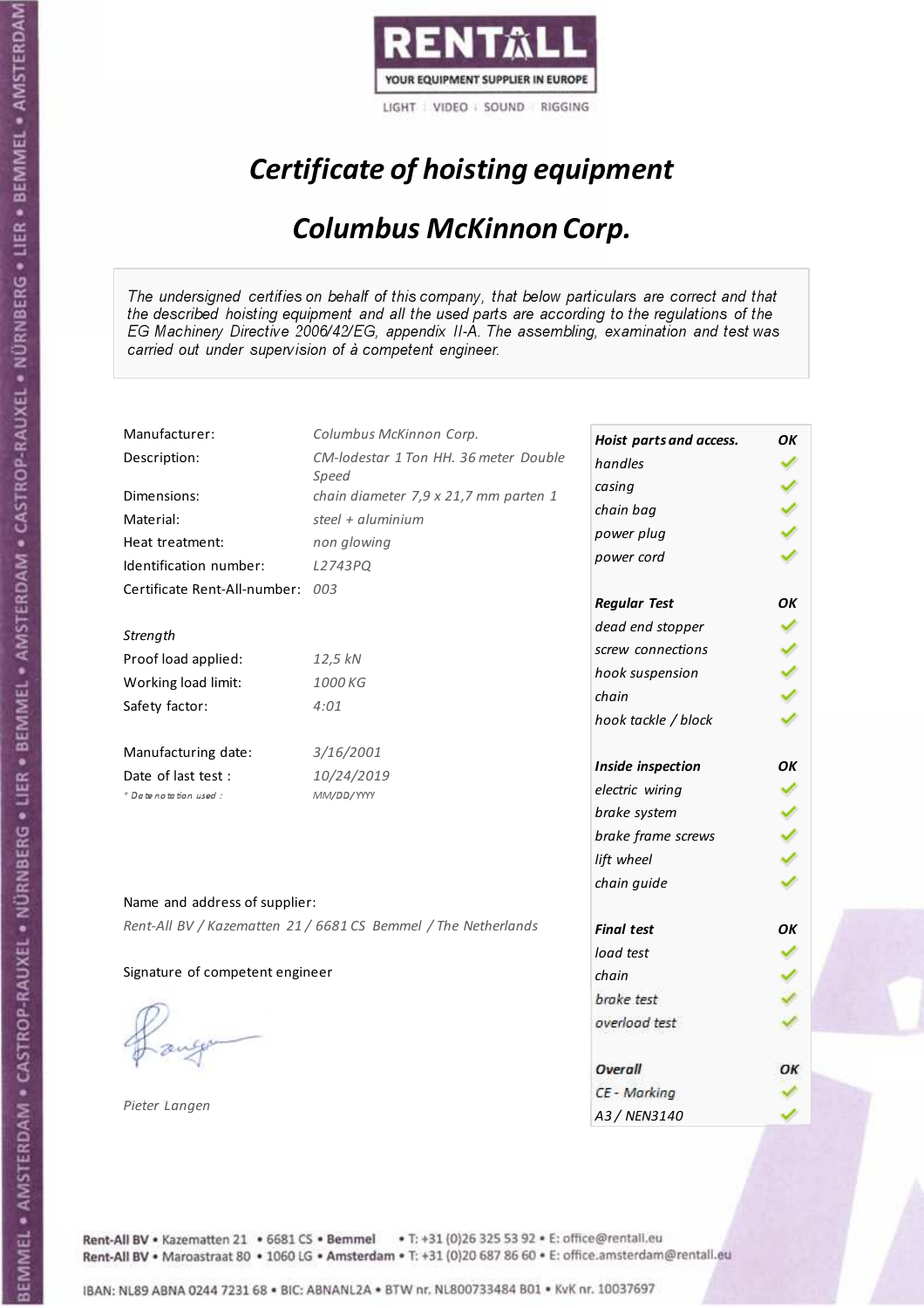

# Certificate of hoisting equipment

### Columbus McKinnon Corp.

The undersigned certifies on behalf of this company, that below particulars are correct and that the described hoisting equipment and all the used parts are according to the regulations of the EG Machinery Directive 2006/42/EG, appendix II-A. The assembling, examination and test was carried out under supervision of à competent engineer.

| Manufacturer:                    | Columbus McKinnon Corp.                                        | Hoist parts and access. | OK |
|----------------------------------|----------------------------------------------------------------|-------------------------|----|
| Description:                     | CM-lodestar 1 Ton HH. 36 meter Double                          | handles                 |    |
|                                  | Speed                                                          | casing                  |    |
| Dimensions:                      | chain diameter 7,9 x 21,7 mm parten 1                          | chain bag               |    |
| Material:                        | steel + $aluminim$                                             | power plug              |    |
| Heat treatment:                  | non glowing                                                    | power cord              |    |
| Identification number:           | L0927PK                                                        |                         |    |
| Certificate Rent-All-number: 005 |                                                                | <b>Regular Test</b>     | OК |
| Strength                         |                                                                | dead end stopper        |    |
| Proof load applied:              | 12,5 kN                                                        | screw connections       |    |
| Working load limit:              | 1000 KG                                                        | hook suspension         |    |
|                                  |                                                                | chain                   |    |
| Safety factor:                   | 4:01                                                           | hook tackle / block     |    |
| Manufacturing date:              | 10/15/2000                                                     |                         | OK |
| Date of last test :              | 10/24/2019                                                     | Inside inspection       |    |
| + Date notation used :           | MM/DD/YYYY                                                     | electric wiring         |    |
|                                  |                                                                | brake system            |    |
|                                  |                                                                | brake frame screws      |    |
|                                  |                                                                | lift wheel              |    |
| Name and address of supplier:    |                                                                | chain guide             |    |
|                                  | Rent-All BV / Kazematten 21 / 6681 CS Bemmel / The Netherlands |                         |    |
|                                  |                                                                | <b>Final test</b>       | OK |
|                                  |                                                                | load test               |    |
| Signature of competent engineer  |                                                                | chain                   |    |
|                                  |                                                                | brake test              |    |
|                                  |                                                                | overload test           |    |
|                                  |                                                                | Overall                 | ОΚ |
|                                  |                                                                | CE - Marking            |    |
| Pieter Langen                    |                                                                | A3 / NEN3140            |    |

Rent-All BV . Kazematten 21 . 6681 CS . Bemmel . T: +31 (0)26 325 53 92 . E: office@rentall.eu Rent-All BV · Maroastraat 80 · 1060 LG · Amsterdam · T: +31 (0)20 687 86 60 · E: office.amsterdam@rentall.eu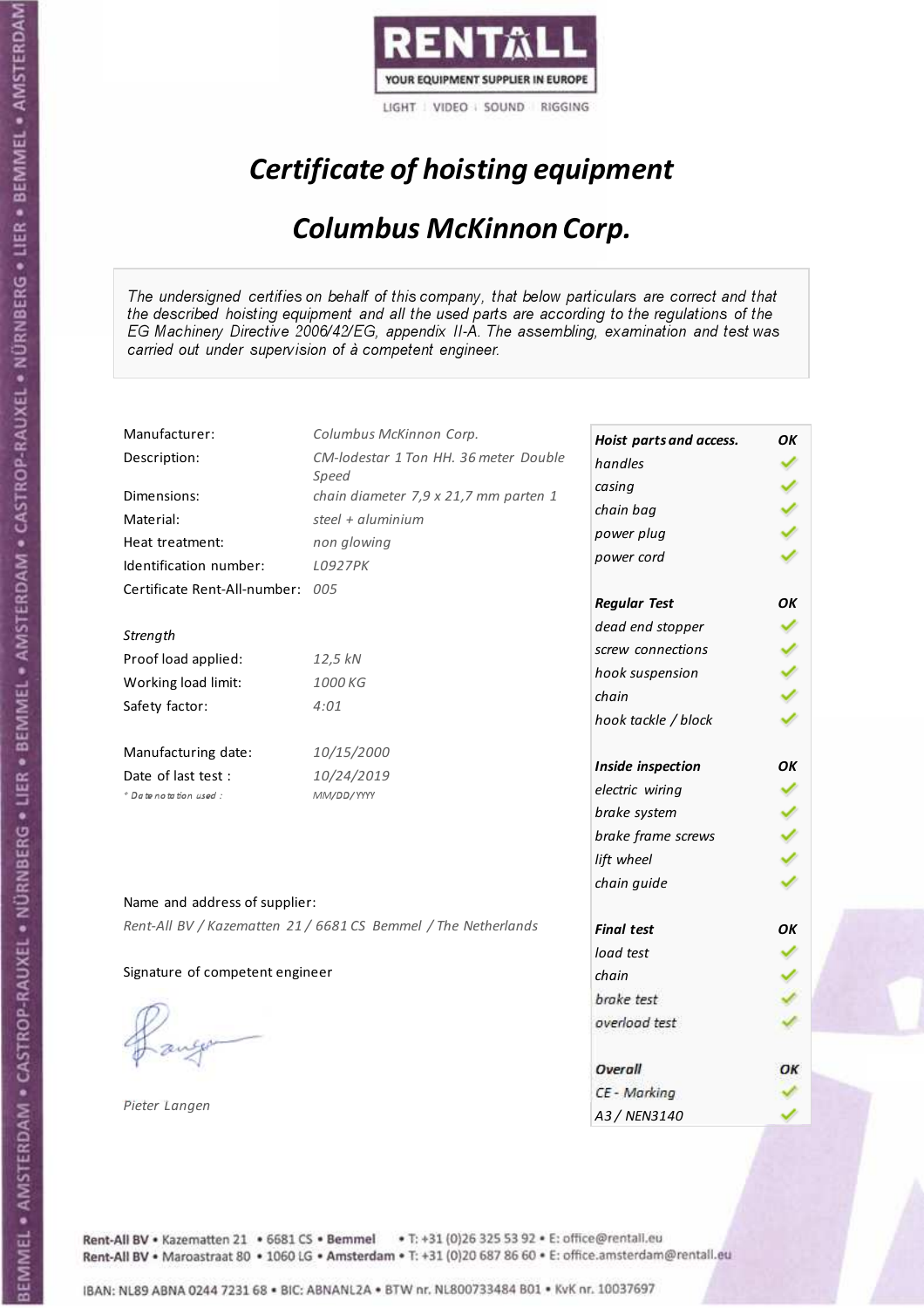

# Certificate of hoisting equipment

### Columbus McKinnon Corp.

The undersigned certifies on behalf of this company, that below particulars are correct and that the described hoisting equipment and all the used parts are according to the regulations of the EG Machinery Directive 2006/42/EG, appendix II-A. The assembling, examination and test was carried out under supervision of à competent engineer.

| Manufacturer:                    | Columbus McKinnon Corp.                                        | Hoist parts and access. | OK |
|----------------------------------|----------------------------------------------------------------|-------------------------|----|
| Description:                     | CM-lodestar 1 Ton HH. 36 meter Double                          | handles                 |    |
|                                  | Speed                                                          | casing                  |    |
| Dimensions:                      | chain diameter 7,9 x 21,7 mm parten 1                          | chain bag               |    |
| Material:                        | steel $+$ aluminium                                            | power plug              |    |
| Heat treatment:                  | non glowing                                                    | power cord              |    |
| Identification number:           | L1397PN                                                        |                         |    |
| Certificate Rent-All-number: 006 |                                                                | <b>Regular Test</b>     | OК |
|                                  |                                                                | dead end stopper        |    |
| Strength                         |                                                                | screw connections       |    |
| Proof load applied:              | 12,5 kN                                                        | hook suspension         |    |
| Working load limit:              | 1000 KG                                                        |                         |    |
| Safety factor:                   | 4:01                                                           | chain                   |    |
|                                  |                                                                | hook tackle / block     |    |
| Manufacturing date:              | 1/16/2001                                                      |                         |    |
| Date of last test :              | 10/31/2019                                                     | Inside inspection       | OK |
| + Date notation used:            | MM/DD/YYYY                                                     | electric wiring         |    |
|                                  |                                                                | brake system            |    |
|                                  |                                                                | brake frame screws      |    |
|                                  |                                                                | lift wheel              |    |
|                                  |                                                                | chain guide             |    |
| Name and address of supplier:    |                                                                |                         |    |
|                                  | Rent-All BV / Kazematten 21 / 6681 CS Bemmel / The Netherlands | <b>Final test</b>       | OK |
|                                  |                                                                | load test               |    |
| Signature of competent engineer  |                                                                | chain                   |    |
|                                  |                                                                | brake test              |    |
|                                  |                                                                | overload test           |    |
|                                  |                                                                |                         |    |
|                                  |                                                                | Overall                 | ОΚ |
|                                  |                                                                | CE - Marking            |    |
| Pieter Langen                    |                                                                | A3 / NEN3140            |    |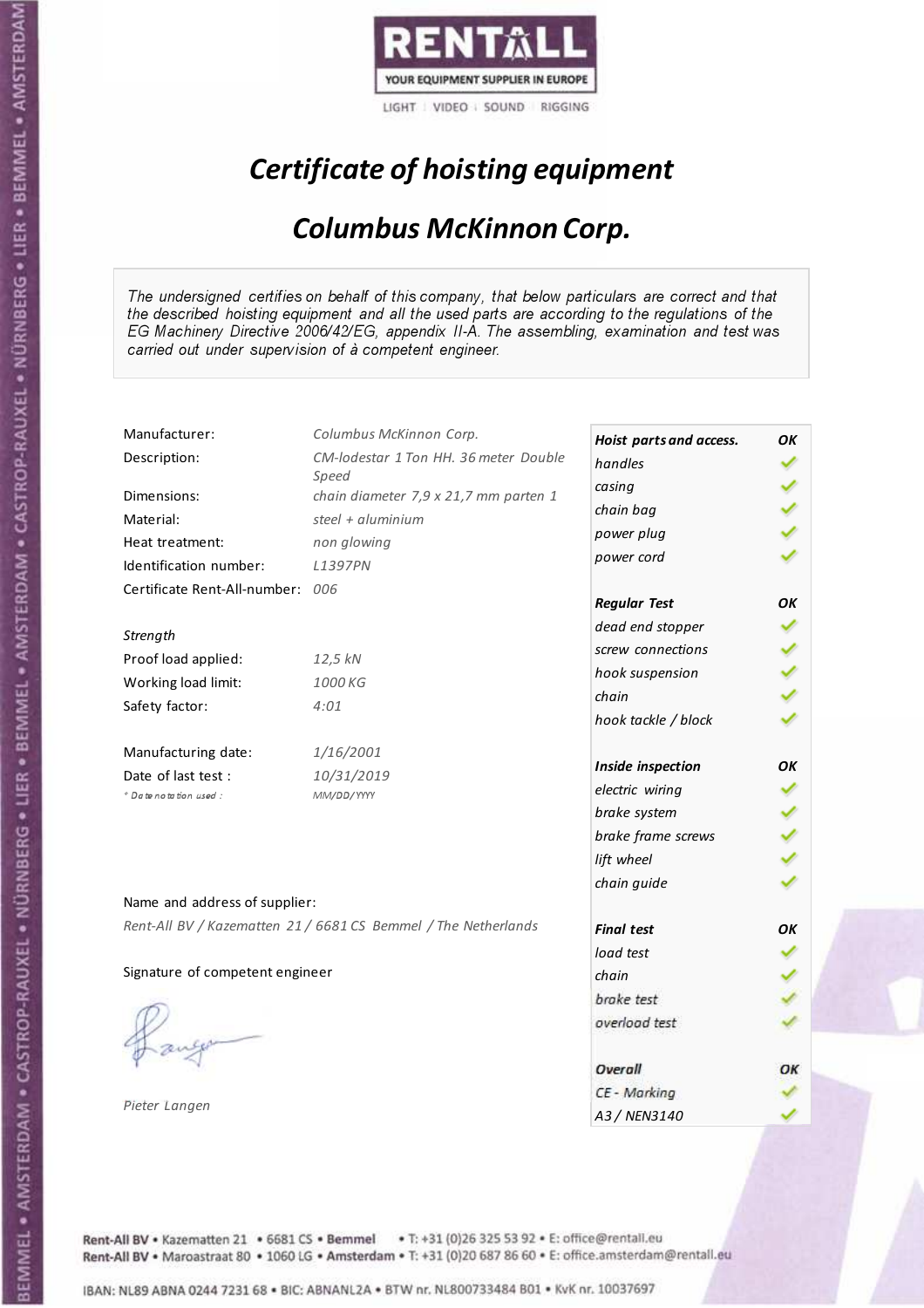

# Certificate of hoisting equipment

### Columbus McKinnon Corp.

The undersigned certifies on behalf of this company, that below particulars are correct and that the described hoisting equipment and all the used parts are according to the regulations of the EG Machinery Directive 2006/42/EG, appendix II-A. The assembling, examination and test was carried out under supervision of à competent engineer.

| Manufacturer:                    | Columbus McKinnon Corp.                                        | Hoist parts and access. | OK |
|----------------------------------|----------------------------------------------------------------|-------------------------|----|
| Description:                     | CM-lodestar 1 Ton HH. 36 meter Double                          | handles                 |    |
|                                  | Speed                                                          | casing                  |    |
| Dimensions:                      | chain diameter 7,9 x 21,7 mm parten 1                          | chain bag               |    |
| Material:                        | steel + $aluminim$                                             | power plug              |    |
| Heat treatment:                  | non glowing                                                    | power cord              |    |
| Identification number:           | L0922PK                                                        |                         |    |
| Certificate Rent-All-number: 007 |                                                                | <b>Regular Test</b>     | OК |
| Strength                         |                                                                | dead end stopper        |    |
| Proof load applied:              | 12,5 kN                                                        | screw connections       |    |
| Working load limit:              | 1000 KG                                                        | hook suspension         |    |
|                                  |                                                                | chain                   |    |
| Safety factor:                   | 4:01                                                           | hook tackle / block     |    |
| Manufacturing date:              | 10/15/2000                                                     |                         | OK |
| Date of last test :              | 10/24/2019                                                     | Inside inspection       |    |
| + Date notation used :           | MM/DD/YYYY                                                     | electric wiring         |    |
|                                  |                                                                | brake system            |    |
|                                  |                                                                | brake frame screws      |    |
|                                  |                                                                | lift wheel              |    |
| Name and address of supplier:    |                                                                | chain guide             |    |
|                                  | Rent-All BV / Kazematten 21 / 6681 CS Bemmel / The Netherlands |                         |    |
|                                  |                                                                | <b>Final test</b>       | OK |
|                                  |                                                                | load test               |    |
| Signature of competent engineer  |                                                                | chain                   |    |
|                                  |                                                                | brake test              |    |
|                                  |                                                                | overload test           |    |
|                                  |                                                                | Overall                 | ОΚ |
|                                  |                                                                | CE - Marking            |    |
| Pieter Langen                    |                                                                | A3 / NEN3140            |    |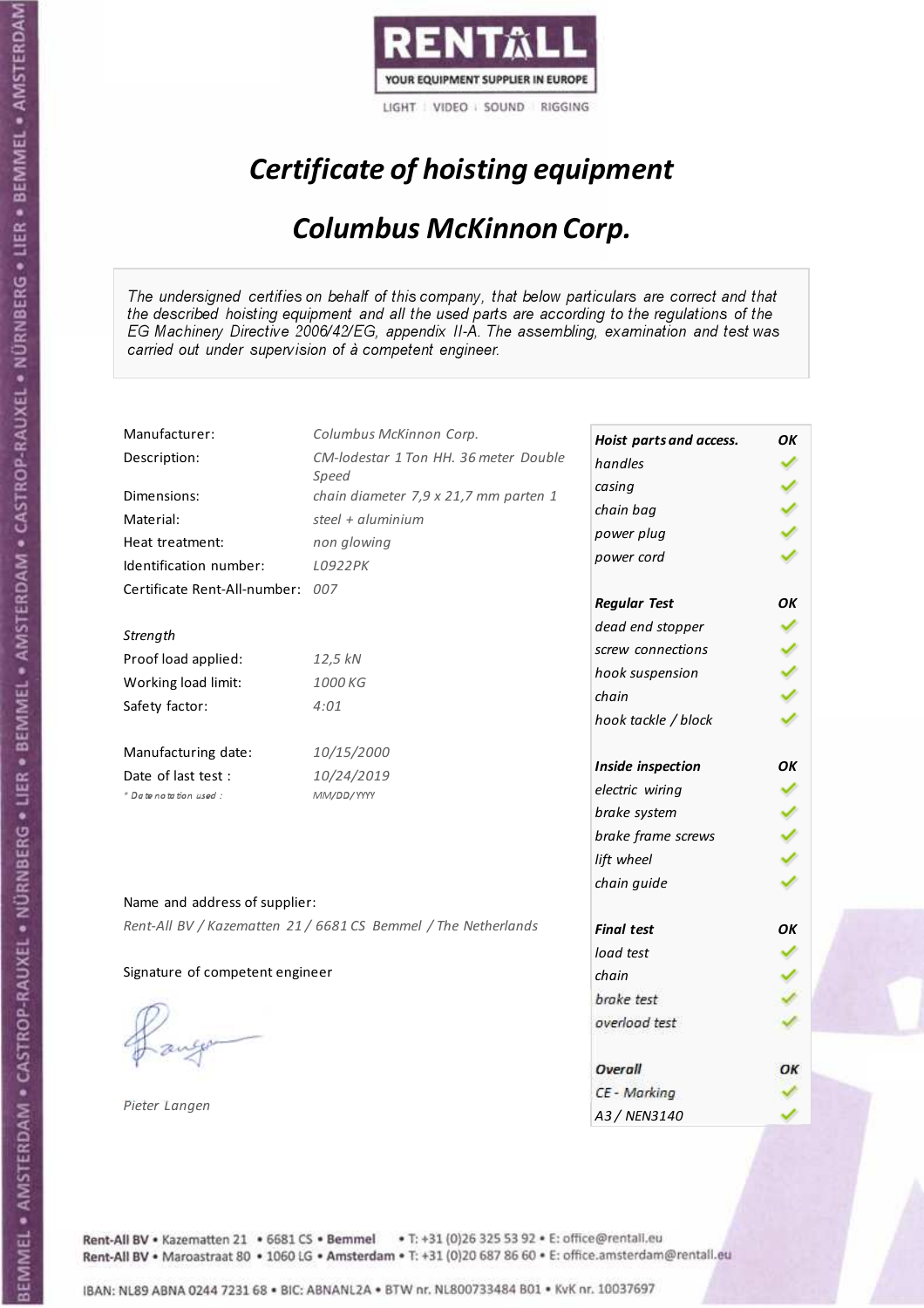

# Certificate of hoisting equipment

### Columbus McKinnon Corp.

The undersigned certifies on behalf of this company, that below particulars are correct and that the described hoisting equipment and all the used parts are according to the regulations of the EG Machinery Directive 2006/42/EG, appendix II-A. The assembling, examination and test was carried out under supervision of à competent engineer.

| Manufacturer:                    | Columbus McKinnon Corp.                                        | Hoist parts and access. | OK |
|----------------------------------|----------------------------------------------------------------|-------------------------|----|
| Description:                     | CM-lodestar 1 Ton HH. 36 meter Double                          | handles                 |    |
| Dimensions:                      | Speed<br>chain diameter 7,9 x 21,7 mm parten 1                 | casing                  |    |
|                                  | steel + $aluminim$                                             | chain bag               |    |
| Material:                        |                                                                | power plug              |    |
| Heat treatment:                  | non glowing                                                    | power cord              |    |
| Identification number:           | L1393PN                                                        |                         |    |
| Certificate Rent-All-number: 008 |                                                                | <b>Regular Test</b>     | OК |
|                                  |                                                                | dead end stopper        |    |
| Strength                         |                                                                | screw connections       |    |
| Proof load applied:              | 12,5 kN                                                        | hook suspension         |    |
| Working load limit:              | 1000 KG                                                        | chain                   |    |
| Safety factor:                   | 4:01                                                           | hook tackle / block     |    |
| Manufacturing date:              | 1/16/2001                                                      |                         |    |
| Date of last test :              | 10/24/2019                                                     | Inside inspection       | OK |
| * Date notation used:            | MM/DD/YYYY                                                     | electric wiring         |    |
|                                  |                                                                | brake system            |    |
|                                  |                                                                | brake frame screws      |    |
|                                  |                                                                | lift wheel              |    |
|                                  |                                                                | chain guide             |    |
| Name and address of supplier:    |                                                                |                         |    |
|                                  | Rent-All BV / Kazematten 21 / 6681 CS Bemmel / The Netherlands | <b>Final test</b>       | OK |
|                                  |                                                                | load test               |    |
| Signature of competent engineer  |                                                                | chain                   |    |
|                                  |                                                                | brake test              |    |
|                                  |                                                                | overload test           |    |
|                                  |                                                                |                         |    |
|                                  |                                                                | Overall                 | ОΚ |
|                                  |                                                                | CE - Marking            |    |
| Pieter Langen                    |                                                                | A3 / NEN3140            |    |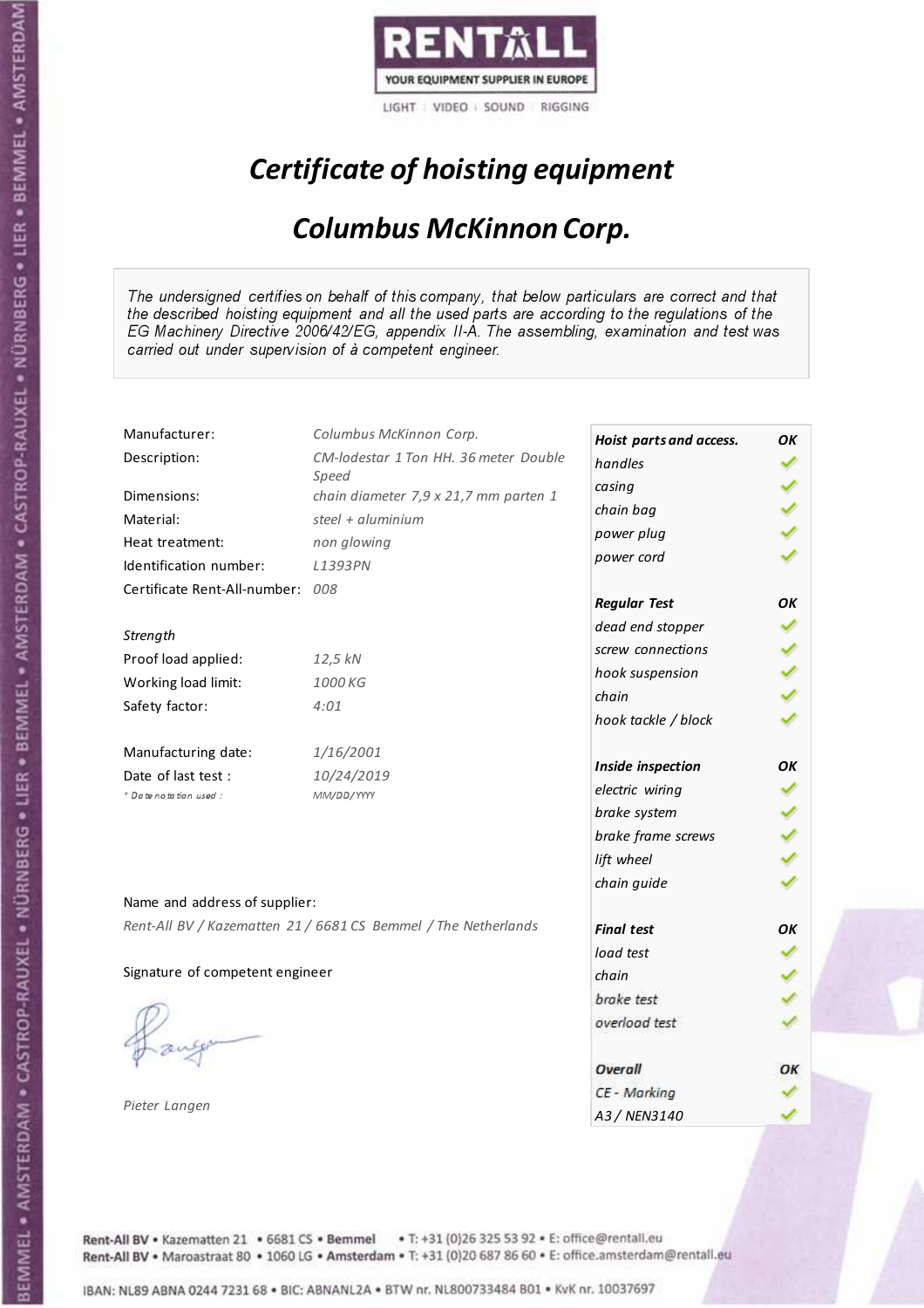

# Certificate of hoisting equipment

### Columbus McKinnon Corp.

The undersigned certifies on behalf of this company, that below particulars are correct and that the described hoisting equipment and all the used parts are according to the regulations of the EG Machinery Directive 2006/42/EG, appendix II-A. The assembling, examination and test was carried out under supervision of à competent engineer.

| Manufacturer:                    | Columbus McKinnon Corp.                                        | Hoist parts and access. | OK |
|----------------------------------|----------------------------------------------------------------|-------------------------|----|
| Description:                     | CM-lodestar 1 Ton HH. 36 meter Double                          | handles                 |    |
| Dimensions:                      | Speed<br>chain diameter 7,9 x 21,7 mm parten 1                 | casing                  |    |
| Material:                        | steel + $aluminim$                                             | chain bag               |    |
|                                  |                                                                | power plug              |    |
| Heat treatment:                  | non glowing                                                    | power cord              |    |
| Identification number:           | L1396PN                                                        |                         |    |
| Certificate Rent-All-number: 009 |                                                                | <b>Regular Test</b>     | OК |
|                                  |                                                                | dead end stopper        |    |
| Strength                         |                                                                | screw connections       |    |
| Proof load applied:              | 12,5 kN                                                        | hook suspension         |    |
| Working load limit:              | 1000 KG                                                        | chain                   |    |
| Safety factor:                   | 4:01                                                           | hook tackle / block     |    |
| Manufacturing date:              | 1/16/2001                                                      |                         |    |
| Date of last test :              | 10/31/2019                                                     | Inside inspection       | OK |
| * Date notation used:            | MM/DD/YYYY                                                     | electric wiring         |    |
|                                  |                                                                | brake system            |    |
|                                  |                                                                | brake frame screws      |    |
|                                  |                                                                | lift wheel              |    |
|                                  |                                                                | chain guide             |    |
| Name and address of supplier:    |                                                                |                         |    |
|                                  | Rent-All BV / Kazematten 21 / 6681 CS Bemmel / The Netherlands | <b>Final test</b>       | OK |
|                                  |                                                                | load test               |    |
| Signature of competent engineer  |                                                                | chain                   |    |
|                                  |                                                                | brake test              |    |
|                                  |                                                                | overload test           |    |
|                                  |                                                                |                         |    |
|                                  |                                                                | Overall                 | ОΚ |
| Pieter Langen                    |                                                                | CE - Marking            |    |
|                                  |                                                                | A3 / NEN3140            |    |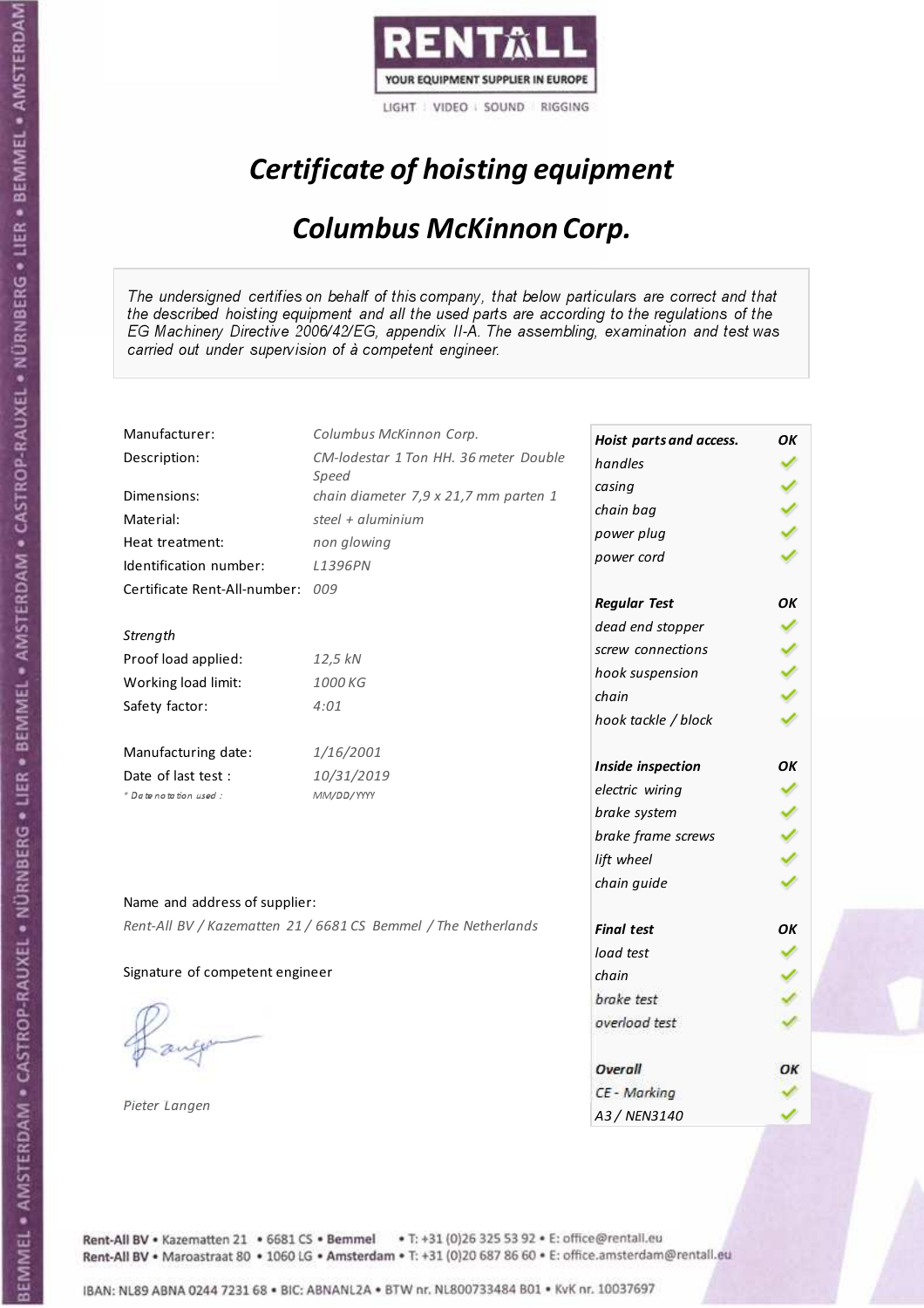

# Certificate of hoisting equipment

### Columbus McKinnon Corp.

The undersigned certifies on behalf of this company, that below particulars are correct and that the described hoisting equipment and all the used parts are according to the regulations of the EG Machinery Directive 2006/42/EG, appendix II-A. The assembling, examination and test was carried out under supervision of à competent engineer.

| Manufacturer:                    | Columbus McKinnon Corp.                                        | Hoist parts and access. | OK |
|----------------------------------|----------------------------------------------------------------|-------------------------|----|
| Description:                     | CM-lodestar 1 Ton HH. 36 meter Double                          | handles                 |    |
|                                  | Speed                                                          | casing                  |    |
| Dimensions:                      | chain diameter 7,9 x 21,7 mm parten 1                          | chain bag               |    |
| Material:                        | steel + $aluminim$                                             | power plug              |    |
| Heat treatment:                  | non glowing                                                    | power cord              |    |
| Identification number:           | L1395PN                                                        |                         |    |
| Certificate Rent-All-number: 010 |                                                                | <b>Regular Test</b>     | ОΚ |
|                                  |                                                                | dead end stopper        |    |
| Strength                         |                                                                | screw connections       |    |
| Proof load applied:              | 12,5 kN                                                        | hook suspension         |    |
| Working load limit:              | 1000 KG                                                        | chain                   |    |
| Safety factor:                   | 4:01                                                           |                         |    |
|                                  |                                                                | hook tackle / block     |    |
| Manufacturing date:              | 1/16/2001                                                      |                         |    |
| Date of last test :              | 10/24/2019                                                     | Inside inspection       | OK |
| * Date notation used:            | MM/DD/YYYY                                                     | electric wiring         |    |
|                                  |                                                                | brake system            |    |
|                                  |                                                                | brake frame screws      |    |
|                                  |                                                                | lift wheel              |    |
|                                  |                                                                | chain guide             |    |
| Name and address of supplier:    |                                                                |                         |    |
|                                  | Rent-All BV / Kazematten 21 / 6681 CS Bemmel / The Netherlands | <b>Final test</b>       | OК |
|                                  |                                                                | load test               |    |
| Signature of competent engineer  |                                                                | chain                   |    |
|                                  |                                                                | brake test              |    |
|                                  |                                                                | overload test           |    |
|                                  |                                                                |                         |    |
|                                  |                                                                | Overall                 | ОΚ |
|                                  |                                                                | CE - Marking            |    |
| Pieter Langen                    |                                                                | A3 / NEN3140            |    |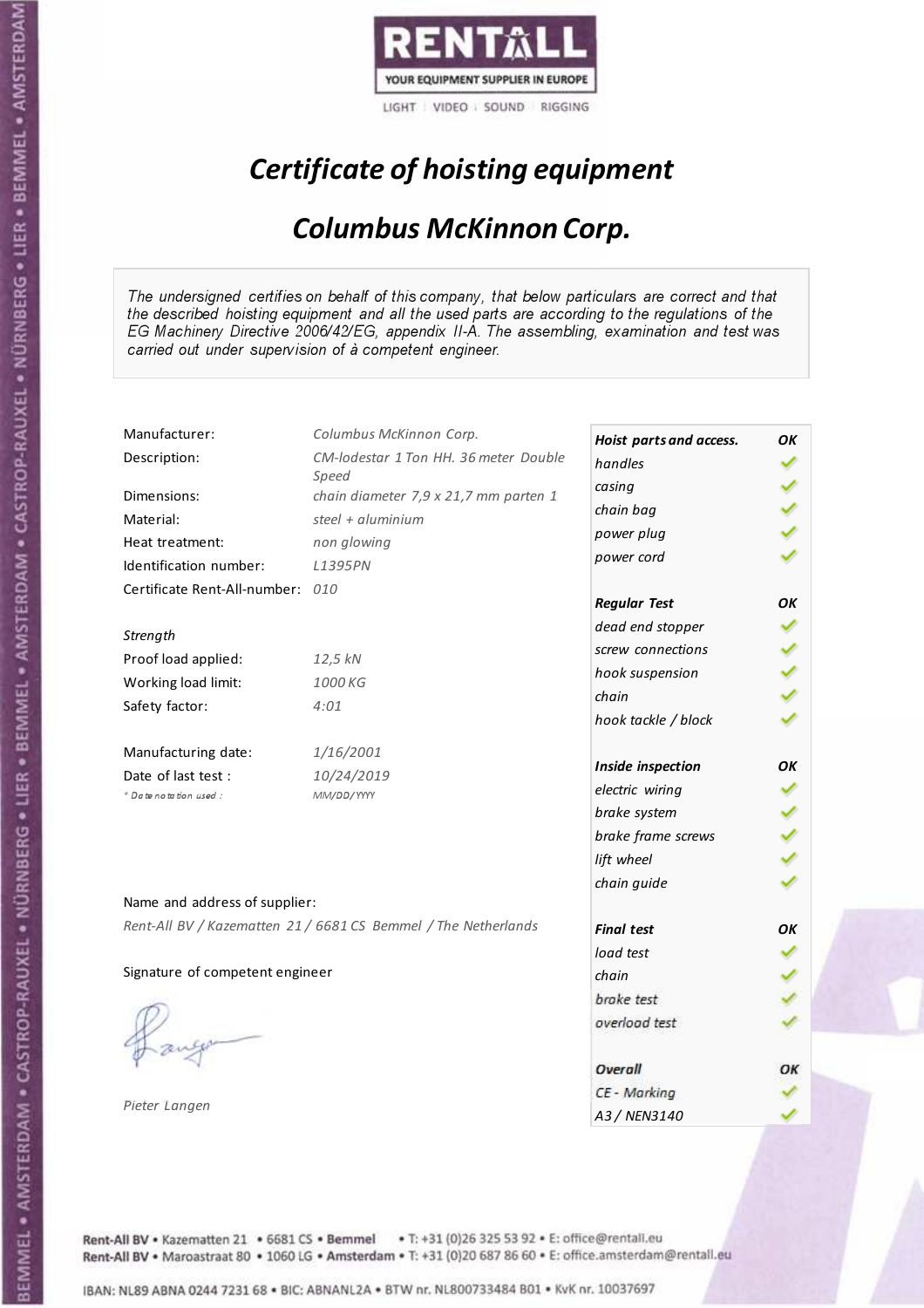

# Certificate of hoisting equipment

### Columbus McKinnon Corp.

The undersigned certifies on behalf of this company, that below particulars are correct and that the described hoisting equipment and all the used parts are according to the regulations of the EG Machinery Directive 2006/42/EG, appendix II-A. The assembling, examination and test was carried out under supervision of à competent engineer.

| Manufacturer:                    | Columbus McKinnon Corp.                                        | Hoist parts and access. | OK |
|----------------------------------|----------------------------------------------------------------|-------------------------|----|
| Description:                     | CM-lodestar 1 Ton HH. 36 meter Double                          | handles                 |    |
|                                  | Speed                                                          | casing                  |    |
| Dimensions:                      | chain diameter 7,9 x 21,7 mm parten 1                          | chain bag               |    |
| Material:                        | steel + $aluminim$                                             | power plug              |    |
| Heat treatment:                  | non glowing                                                    | power cord              |    |
| Identification number:           | L2740PQ                                                        |                         |    |
| Certificate Rent-All-number: 011 |                                                                | <b>Regular Test</b>     | ОΚ |
|                                  |                                                                | dead end stopper        |    |
| Strength                         |                                                                | screw connections       |    |
| Proof load applied:              | 12,5 kN                                                        |                         |    |
| Working load limit:              | 1000 KG                                                        | hook suspension         |    |
| Safety factor:                   | 4:01                                                           | chain                   |    |
|                                  |                                                                | hook tackle / block     |    |
| Manufacturing date:              | 3/16/2001                                                      |                         |    |
| Date of last test :              | 10/24/2019                                                     | Inside inspection       | OK |
| * Date notation used:            | MM/DD/YYYY                                                     | electric wiring         |    |
|                                  |                                                                | brake system            |    |
|                                  |                                                                | brake frame screws      |    |
|                                  |                                                                | lift wheel              |    |
|                                  |                                                                | chain guide             |    |
| Name and address of supplier:    |                                                                |                         |    |
|                                  | Rent-All BV / Kazematten 21 / 6681 CS Bemmel / The Netherlands | <b>Final test</b>       | OК |
|                                  |                                                                | load test               |    |
| Signature of competent engineer  |                                                                | chain                   |    |
|                                  |                                                                | brake test              |    |
|                                  |                                                                | overload test           |    |
|                                  |                                                                |                         |    |
|                                  |                                                                | Overall                 | ОΚ |
|                                  |                                                                | CE - Marking            |    |
| Pieter Langen                    |                                                                | A3 / NEN3140            |    |

Rent-All BV . Kazematten 21 . 6681 CS . Bemmel . T: +31 (0)26 325 53 92 . E: office@rentall.eu Rent-All BV · Maroastraat 80 · 1060 LG · Amsterdam · T: +31 (0)20 687 86 60 · E: office.amsterdam@rentall.eu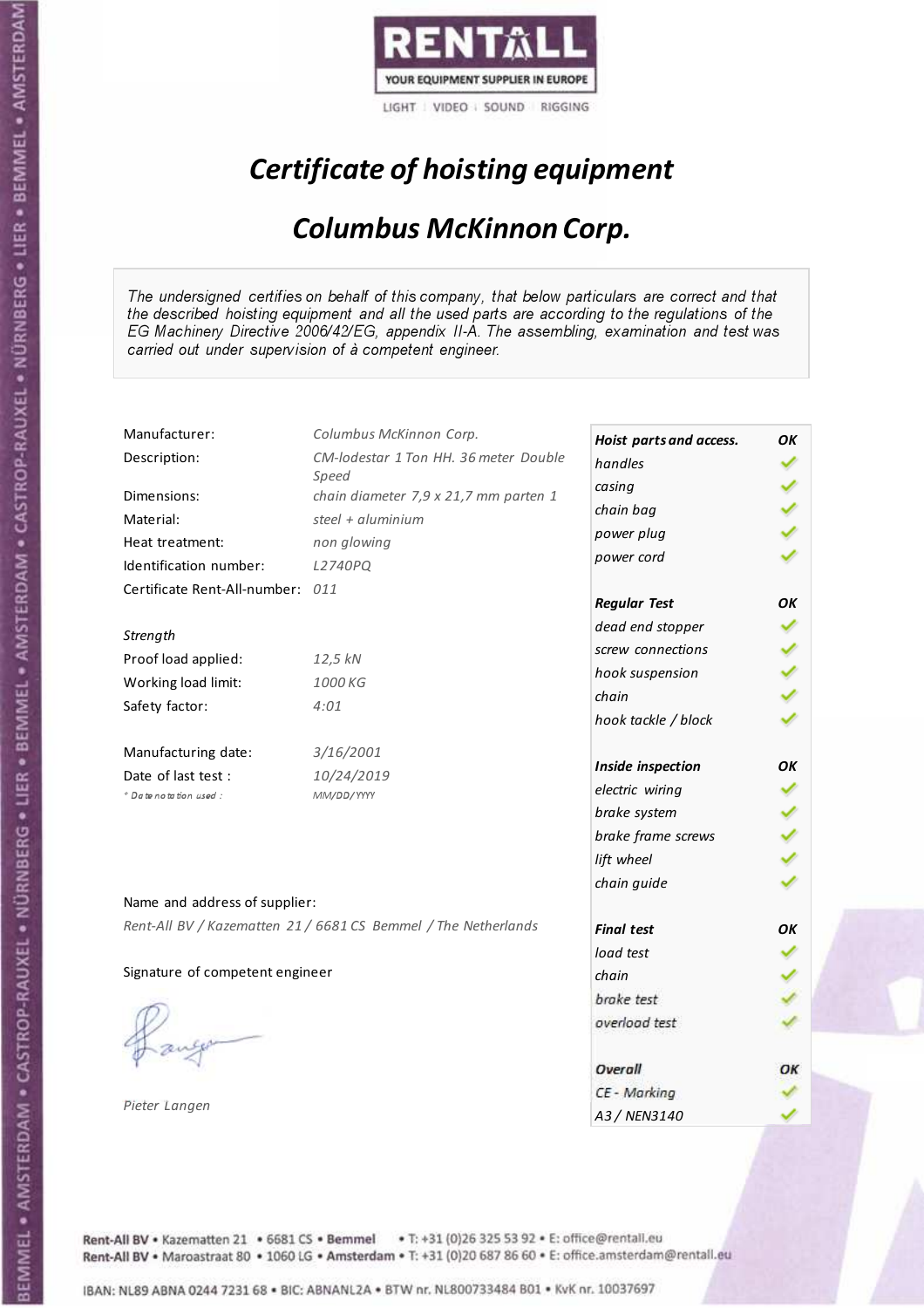

# Certificate of hoisting equipment

### Columbus McKinnon Corp.

The undersigned certifies on behalf of this company, that below particulars are correct and that the described hoisting equipment and all the used parts are according to the regulations of the EG Machinery Directive 2006/42/EG, appendix II-A. The assembling, examination and test was carried out under supervision of à competent engineer.

| Manufacturer:                    | Columbus McKinnon Corp.                                        | Hoist parts and access. | OK |
|----------------------------------|----------------------------------------------------------------|-------------------------|----|
| Description:                     | CM-lodestar 1 Ton HH. 36 meter Double                          | handles                 |    |
| Dimensions:                      | Speed<br>chain diameter 7,9 x 21,7 mm parten 1                 | casing                  |    |
|                                  | steel + $aluminim$                                             | chain bag               |    |
| Material:                        |                                                                | power plug              |    |
| Heat treatment:                  | non glowing                                                    | power cord              |    |
| Identification number:           | L1398PN                                                        |                         |    |
| Certificate Rent-All-number: 012 |                                                                | <b>Regular Test</b>     | OК |
|                                  |                                                                | dead end stopper        |    |
| Strength                         |                                                                | screw connections       |    |
| Proof load applied:              | 12,5 kN                                                        | hook suspension         |    |
| Working load limit:              | 1000 KG                                                        | chain                   |    |
| Safety factor:                   | 4:01                                                           | hook tackle / block     |    |
| Manufacturing date:              | 1/16/2001                                                      |                         |    |
| Date of last test :              | 10/24/2019                                                     | Inside inspection       | OК |
| * Date notation used :           | MM/DD/YYYY                                                     | electric wiring         |    |
|                                  |                                                                | brake system            |    |
|                                  |                                                                | brake frame screws      |    |
|                                  |                                                                | lift wheel              |    |
|                                  |                                                                | chain guide             |    |
| Name and address of supplier:    |                                                                |                         |    |
|                                  | Rent-All BV / Kazematten 21 / 6681 CS Bemmel / The Netherlands | <b>Final test</b>       | OK |
|                                  |                                                                | load test               |    |
| Signature of competent engineer  |                                                                | chain                   |    |
|                                  |                                                                | brake test              |    |
|                                  |                                                                | overload test           |    |
|                                  |                                                                |                         |    |
|                                  |                                                                | Overall                 | ОΚ |
|                                  |                                                                | CE - Marking            |    |
| Pieter Langen                    |                                                                | A3 / NEN3140            |    |

Rent-All BV . Kazematten 21 . 6681 CS . Bemmel . T: +31 (0)26 325 53 92 . E: office@rentall.eu Rent-All BV · Maroastraat 80 · 1060 LG · Amsterdam · T: +31 (0)20 687 86 60 · E: office.amsterdam@rentall.eu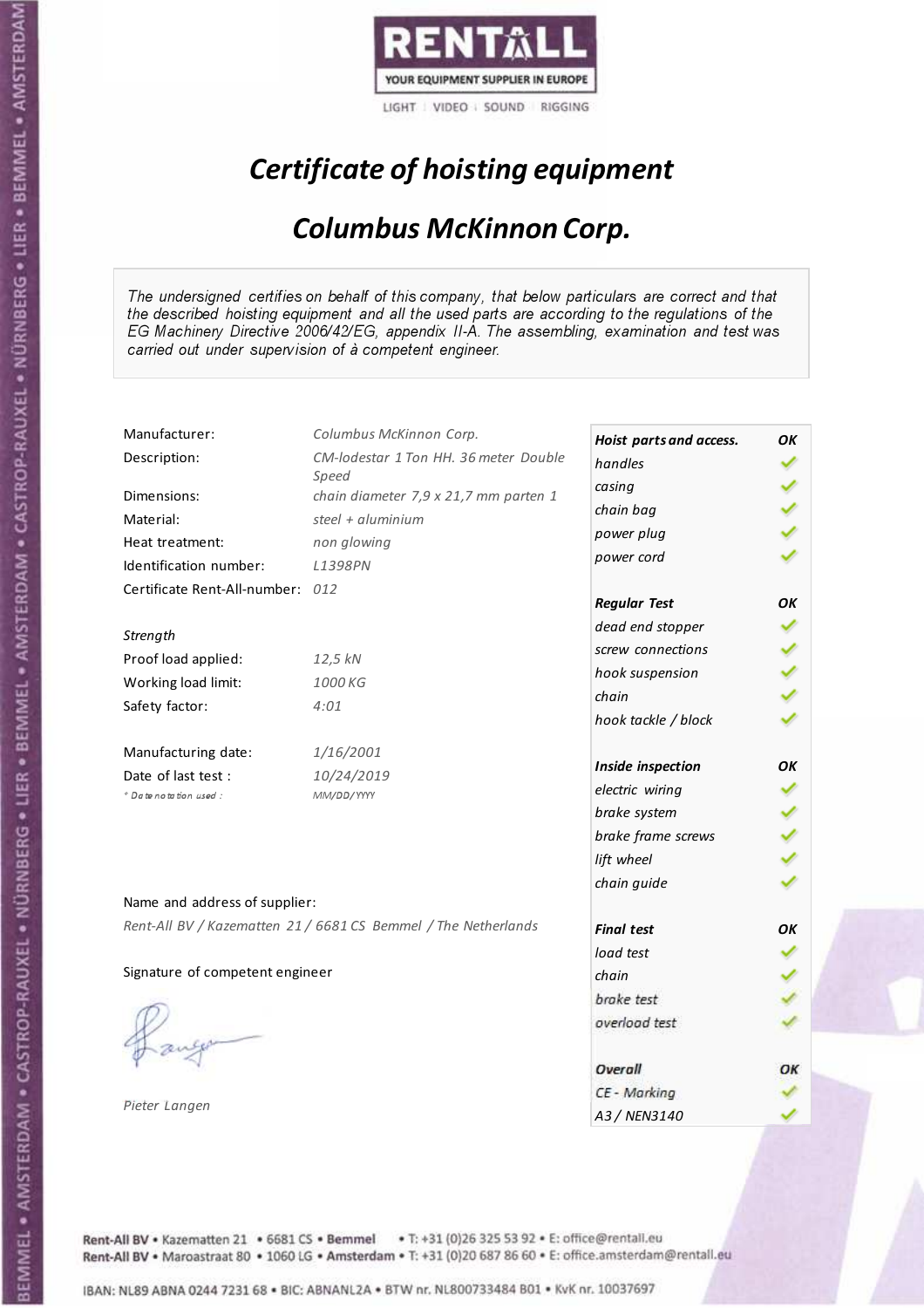

# Certificate of hoisting equipment

### Columbus McKinnon Corp.

The undersigned certifies on behalf of this company, that below particulars are correct and that the described hoisting equipment and all the used parts are according to the regulations of the EG Machinery Directive 2006/42/EG, appendix II-A. The assembling, examination and test was carried out under supervision of à competent engineer.

| Manufacturer:                    | Columbus McKinnon Corp.                                        | Hoist parts and access. | OК |
|----------------------------------|----------------------------------------------------------------|-------------------------|----|
| Description:                     | CM-lodestar 1 Ton HH. 36 meter Double                          | handles                 |    |
|                                  | Speed                                                          | casing                  |    |
| Dimensions:                      | chain diameter 7,9 x 21,7 mm parten 1                          | chain bag               |    |
| Material:                        | steel + $aluminim$                                             | power plug              |    |
| Heat treatment:                  | non glowing                                                    | power cord              |    |
| Identification number:           | L0499QF                                                        |                         |    |
| Certificate Rent-All-number: 013 |                                                                | <b>Regular Test</b>     | OК |
| Strength                         |                                                                | dead end stopper        |    |
| Proof load applied:              | 12,5 kN                                                        | screw connections       |    |
| Working load limit:              | 1000 KG                                                        | hook suspension         |    |
|                                  |                                                                | chain                   |    |
| Safety factor:                   | 4:01                                                           | hook tackle / block     |    |
| Manufacturing date:              | 6/16/2002                                                      |                         |    |
| Date of last test :              | 10/31/2019                                                     | Inside inspection       | OK |
| + Date notation used :           | MM/DD/YYYY                                                     | electric wiring         |    |
|                                  |                                                                | brake system            |    |
|                                  |                                                                | brake frame screws      |    |
|                                  |                                                                | lift wheel              |    |
| Name and address of supplier:    |                                                                | chain guide             |    |
|                                  | Rent-All BV / Kazematten 21 / 6681 CS Bemmel / The Netherlands |                         |    |
|                                  |                                                                | <b>Final test</b>       | OK |
|                                  |                                                                | load test               |    |
| Signature of competent engineer  |                                                                | chain                   |    |
|                                  |                                                                | brake test              |    |
|                                  |                                                                | overload test           |    |
|                                  |                                                                | Overall                 | ОΚ |
|                                  |                                                                | CE - Marking            |    |
| Pieter Langen                    |                                                                | A3 / NEN3140            |    |

Rent-All BV . Kazematten 21 . 6681 CS . Bemmel . T: +31 (0)26 325 53 92 . E: office@rentall.eu Rent-All BV · Maroastraat 80 · 1060 LG · Amsterdam · T: +31 (0)20 687 86 60 · E: office.amsterdam@rentall.eu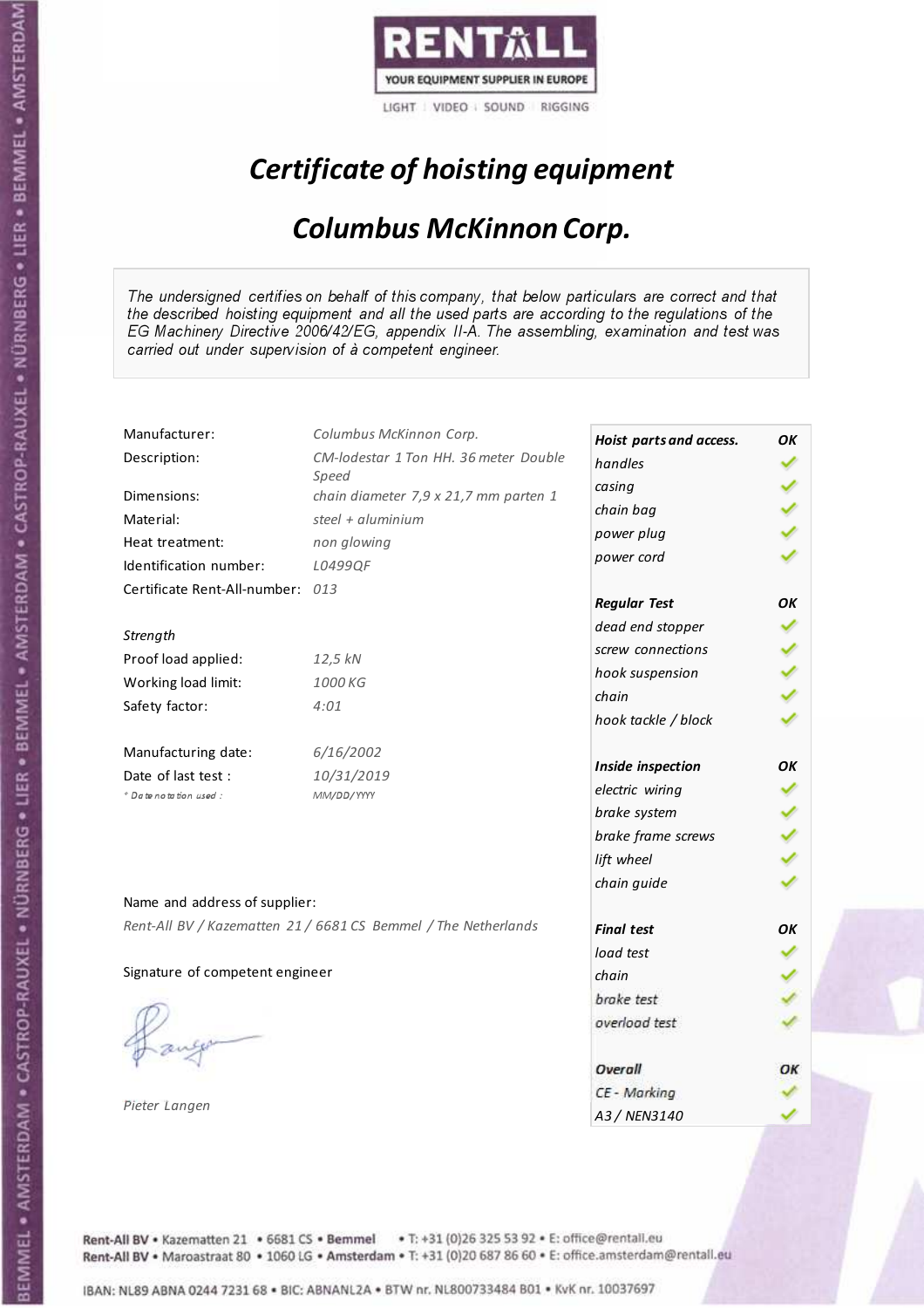

# Certificate of hoisting equipment

### Columbus McKinnon Corp.

The undersigned certifies on behalf of this company, that below particulars are correct and that the described hoisting equipment and all the used parts are according to the regulations of the EG Machinery Directive 2006/42/EG, appendix II-A. The assembling, examination and test was carried out under supervision of à competent engineer.

| Manufacturer:                    | Columbus McKinnon Corp.                                        | Hoist parts and access. | OК |
|----------------------------------|----------------------------------------------------------------|-------------------------|----|
| Description:                     | CM-lodestar 1 Ton HH. 36 meter Double                          | handles                 |    |
|                                  | Speed                                                          | casing                  |    |
| Dimensions:                      | chain diameter 7,9 x 21,7 mm parten 1                          | chain bag               |    |
| Material:                        | steel + $aluminim$                                             | power plug              |    |
| Heat treatment:                  | non glowing                                                    | power cord              |    |
| Identification number:           | L0491QF                                                        |                         |    |
| Certificate Rent-All-number: 014 |                                                                | <b>Regular Test</b>     | OК |
| Strength                         |                                                                | dead end stopper        |    |
| Proof load applied:              | 12,5 kN                                                        | screw connections       |    |
| Working load limit:              | 1000 KG                                                        | hook suspension         |    |
|                                  |                                                                | chain                   |    |
| Safety factor:                   | 4:01                                                           | hook tackle / block     |    |
| Manufacturing date:              | 6/16/2002                                                      |                         | OK |
| Date of last test :              | 10/24/2019                                                     | Inside inspection       |    |
| + Date notation used :           | MM/DD/YYYY                                                     | electric wiring         |    |
|                                  |                                                                | brake system            |    |
|                                  |                                                                | brake frame screws      |    |
|                                  |                                                                | lift wheel              |    |
| Name and address of supplier:    |                                                                | chain guide             |    |
|                                  | Rent-All BV / Kazematten 21 / 6681 CS Bemmel / The Netherlands | <b>Final test</b>       | OK |
|                                  |                                                                | load test               |    |
| Signature of competent engineer  |                                                                | chain                   |    |
|                                  |                                                                | brake test              |    |
|                                  |                                                                |                         |    |
|                                  |                                                                | overload test           |    |
|                                  |                                                                | Overall                 | ОΚ |
|                                  |                                                                | CE - Marking            |    |
| Pieter Langen                    |                                                                | A3 / NEN3140            |    |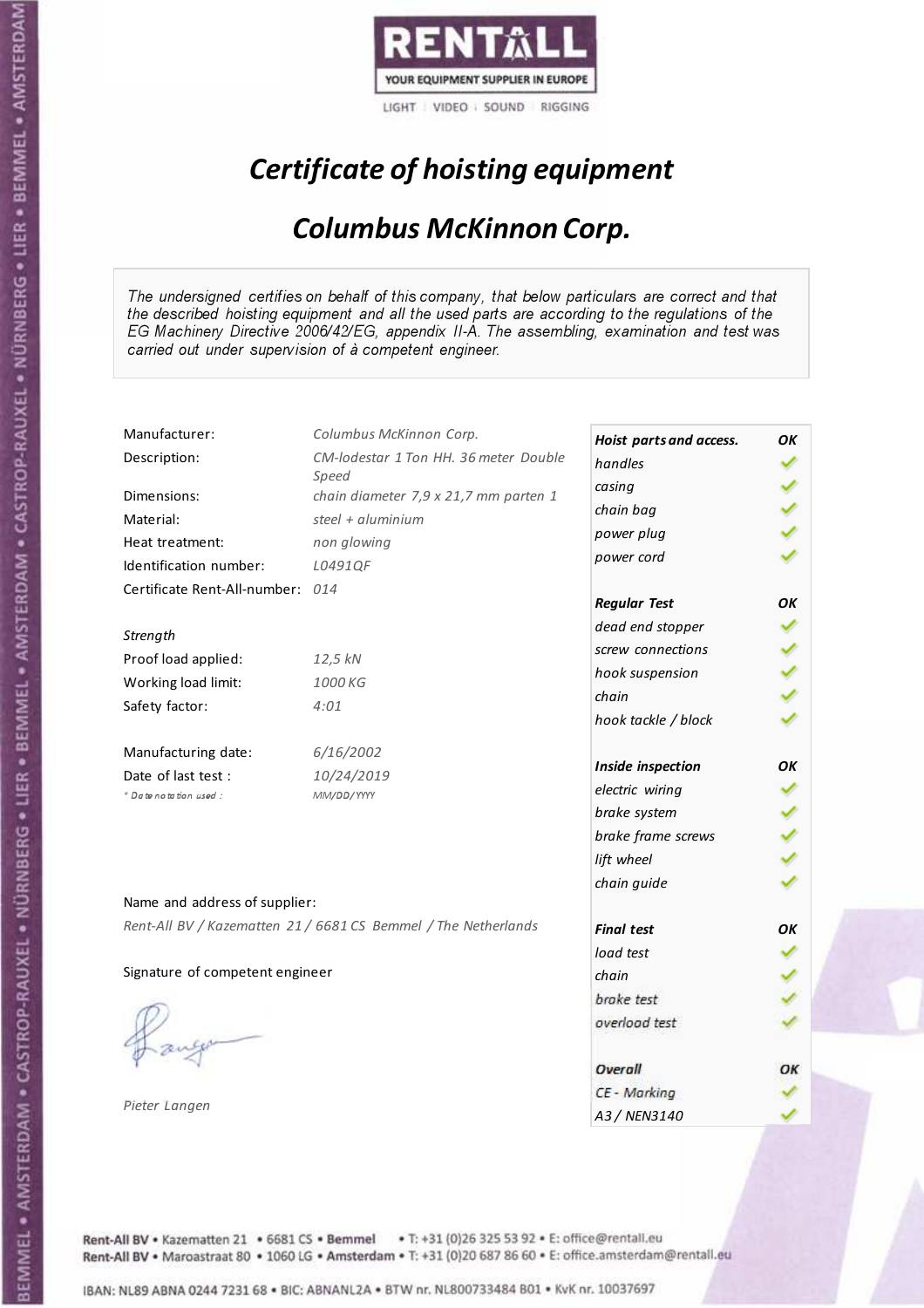

# Certificate of hoisting equipment

### Columbus McKinnon Corp.

The undersigned certifies on behalf of this company, that below particulars are correct and that the described hoisting equipment and all the used parts are according to the regulations of the EG Machinery Directive 2006/42/EG, appendix II-A. The assembling, examination and test was carried out under supervision of à competent engineer.

| Manufacturer:                    | Columbus McKinnon Corp.                                        | Hoist parts and access. | OK |
|----------------------------------|----------------------------------------------------------------|-------------------------|----|
| Description:                     | CM-lodestar 1 Ton HH. 36 meter Double                          | handles                 |    |
|                                  | Speed                                                          | casing                  |    |
| Dimensions:                      | chain diameter 7,9 x 21,7 mm parten 1                          | chain bag               |    |
| Material:                        | steel + $aluminim$                                             | power plug              |    |
| Heat treatment:                  | non glowing                                                    | power cord              |    |
| Identification number:           | L0489QF                                                        |                         |    |
| Certificate Rent-All-number: 015 |                                                                | <b>Regular Test</b>     | OК |
| Strength                         |                                                                | dead end stopper        |    |
| Proof load applied:              | 12,5 kN                                                        | screw connections       |    |
| Working load limit:              | 1000 KG                                                        | hook suspension         |    |
|                                  |                                                                | chain                   |    |
| Safety factor:                   | 4:01                                                           | hook tackle / block     |    |
| Manufacturing date:              | 6/16/2002                                                      |                         |    |
| Date of last test :              | 10/31/2019                                                     | Inside inspection       | OK |
| + Date notation used :           | MM/DD/YYYY                                                     | electric wiring         |    |
|                                  |                                                                | brake system            |    |
|                                  |                                                                | brake frame screws      |    |
|                                  |                                                                | lift wheel              |    |
| Name and address of supplier:    |                                                                | chain guide             |    |
|                                  | Rent-All BV / Kazematten 21 / 6681 CS Bemmel / The Netherlands |                         |    |
|                                  |                                                                | <b>Final test</b>       | OK |
|                                  |                                                                | load test               |    |
| Signature of competent engineer  |                                                                | chain                   |    |
|                                  |                                                                | brake test              |    |
|                                  |                                                                | overload test           |    |
|                                  |                                                                | Overall                 | ОΚ |
|                                  |                                                                | CE - Marking            |    |
| Pieter Langen                    |                                                                | A3 / NEN3140            |    |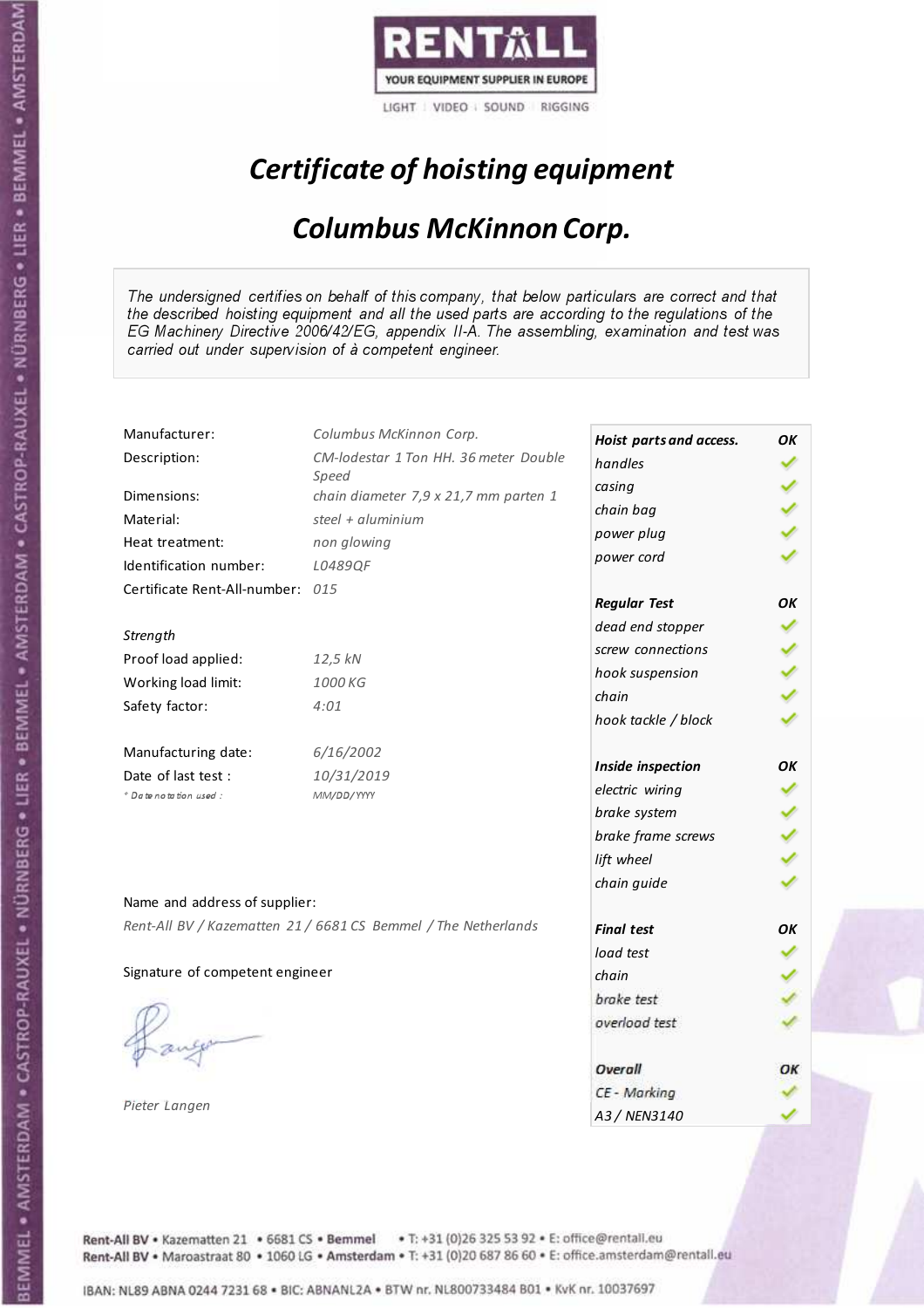

# Certificate of hoisting equipment

### Columbus McKinnon Corp.

The undersigned certifies on behalf of this company, that below particulars are correct and that the described hoisting equipment and all the used parts are according to the regulations of the EG Machinery Directive 2006/42/EG, appendix II-A. The assembling, examination and test was carried out under supervision of à competent engineer.

| Manufacturer:                    | Columbus McKinnon Corp.                                        | Hoist parts and access. | OK |
|----------------------------------|----------------------------------------------------------------|-------------------------|----|
| Description:                     | CM-lodestar 1 Ton HH. 36 meter Double                          | handles                 |    |
|                                  | Speed                                                          | casing                  |    |
| Dimensions:                      | chain diameter 7,9 x 21,7 mm parten 1                          | chain bag               |    |
| Material:                        | steel + $aluminim$                                             | power plug              |    |
| Heat treatment:                  | non glowing                                                    | power cord              |    |
| Identification number:           | L0500QF                                                        |                         |    |
| Certificate Rent-All-number: 016 |                                                                | <b>Regular Test</b>     | OК |
| Strength                         |                                                                | dead end stopper        |    |
| Proof load applied:              | 12,5 kN                                                        | screw connections       |    |
| Working load limit:              | 1000 KG                                                        | hook suspension         |    |
|                                  |                                                                | chain                   |    |
| Safety factor:                   | 4:01                                                           | hook tackle / block     |    |
| Manufacturing date:              | 6/16/2002                                                      |                         |    |
| Date of last test :              | 10/31/2019                                                     | Inside inspection       | OК |
| + Date notation used :           | MM/DD/YYYY                                                     | electric wiring         |    |
|                                  |                                                                | brake system            |    |
|                                  |                                                                | brake frame screws      |    |
|                                  |                                                                | lift wheel              |    |
| Name and address of supplier:    |                                                                | chain guide             |    |
|                                  | Rent-All BV / Kazematten 21 / 6681 CS Bemmel / The Netherlands |                         |    |
|                                  |                                                                | <b>Final test</b>       | OK |
|                                  |                                                                | load test               |    |
| Signature of competent engineer  |                                                                | chain                   |    |
|                                  |                                                                | brake test              |    |
|                                  |                                                                | overload test           |    |
|                                  |                                                                | Overall                 | ОΚ |
|                                  |                                                                | CE - Marking            |    |
| Pieter Langen                    |                                                                | A3 / NEN3140            |    |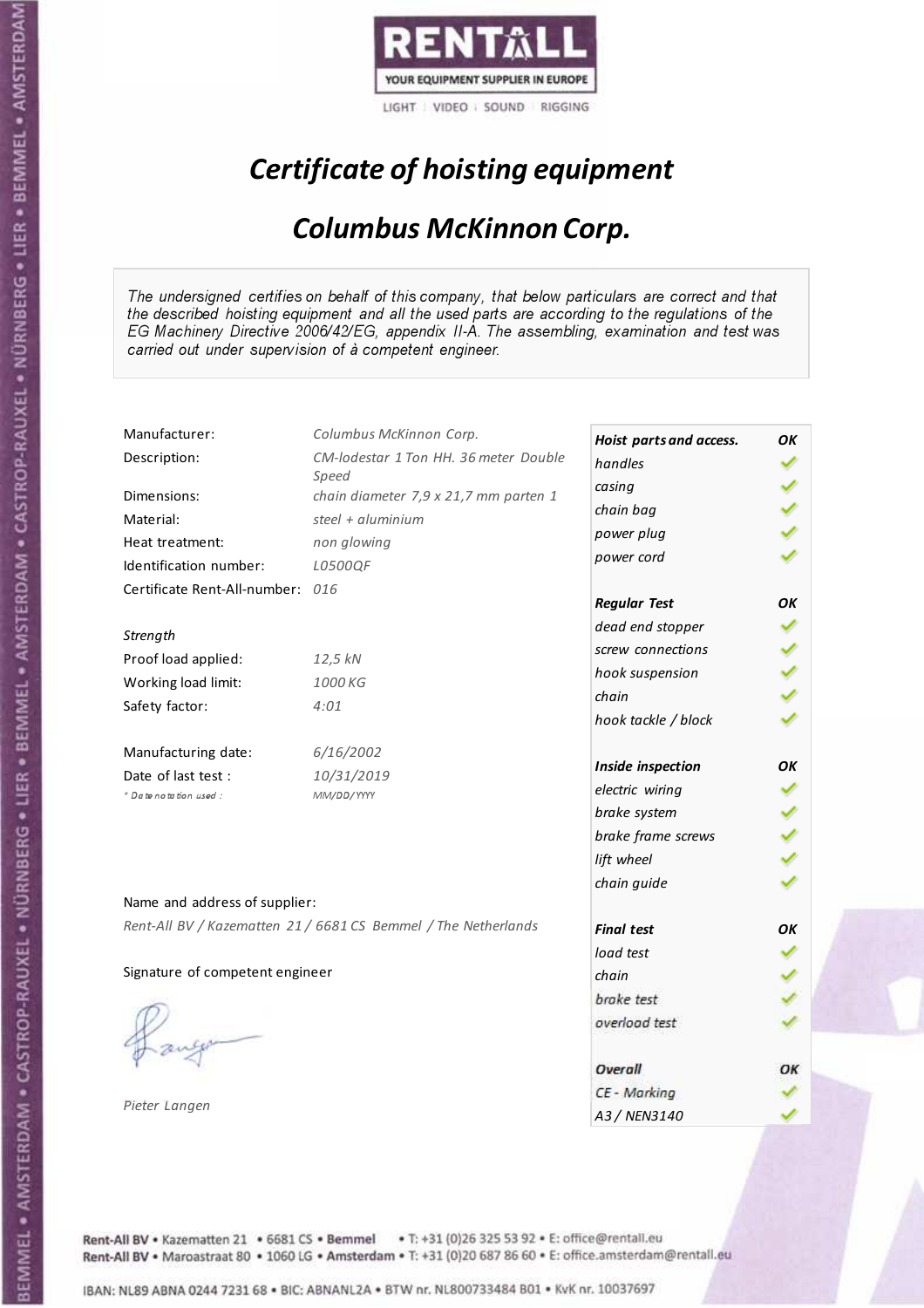

# Certificate of hoisting equipment

### Columbus McKinnon Corp.

The undersigned certifies on behalf of this company, that below particulars are correct and that the described hoisting equipment and all the used parts are according to the regulations of the EG Machinery Directive 2006/42/EG, appendix II-A. The assembling, examination and test was carried out under supervision of à competent engineer.

| Manufacturer:                    | Columbus McKinnon Corp.                                        | Hoist parts and access. | OК |
|----------------------------------|----------------------------------------------------------------|-------------------------|----|
| Description:                     | CM-lodestar 1 Ton HH. 36 meter Double                          | handles                 |    |
|                                  | Speed                                                          | casing                  |    |
| Dimensions:                      | chain diameter 7,9 x 21,7 mm parten 1                          | chain bag               |    |
| Material:                        | steel + $aluminim$                                             | power plug              |    |
| Heat treatment:                  | non glowing                                                    | power cord              |    |
| Identification number:           | L0493QF                                                        |                         |    |
| Certificate Rent-All-number: 017 |                                                                | <b>Regular Test</b>     | OК |
| Strength                         |                                                                | dead end stopper        |    |
| Proof load applied:              | 12,5 kN                                                        | screw connections       |    |
| Working load limit:              | 1000 KG                                                        | hook suspension         |    |
|                                  |                                                                | chain                   |    |
| Safety factor:                   | 4:01                                                           | hook tackle / block     |    |
| Manufacturing date:              | 6/16/2002                                                      |                         | OK |
| Date of last test :              | 10/24/2019                                                     | Inside inspection       |    |
| + Date notation used :           | MM/DD/YYYY                                                     | electric wiring         |    |
|                                  |                                                                | brake system            |    |
|                                  |                                                                | brake frame screws      |    |
|                                  |                                                                | lift wheel              |    |
| Name and address of supplier:    |                                                                | chain guide             |    |
|                                  | Rent-All BV / Kazematten 21 / 6681 CS Bemmel / The Netherlands | <b>Final test</b>       | OK |
|                                  |                                                                | load test               |    |
| Signature of competent engineer  |                                                                | chain                   |    |
|                                  |                                                                |                         |    |
|                                  |                                                                | brake test              |    |
|                                  |                                                                | overload test           |    |
|                                  |                                                                | Overall                 | ОΚ |
|                                  |                                                                | CE - Marking            |    |
| Pieter Langen                    |                                                                | A3 / NEN3140            |    |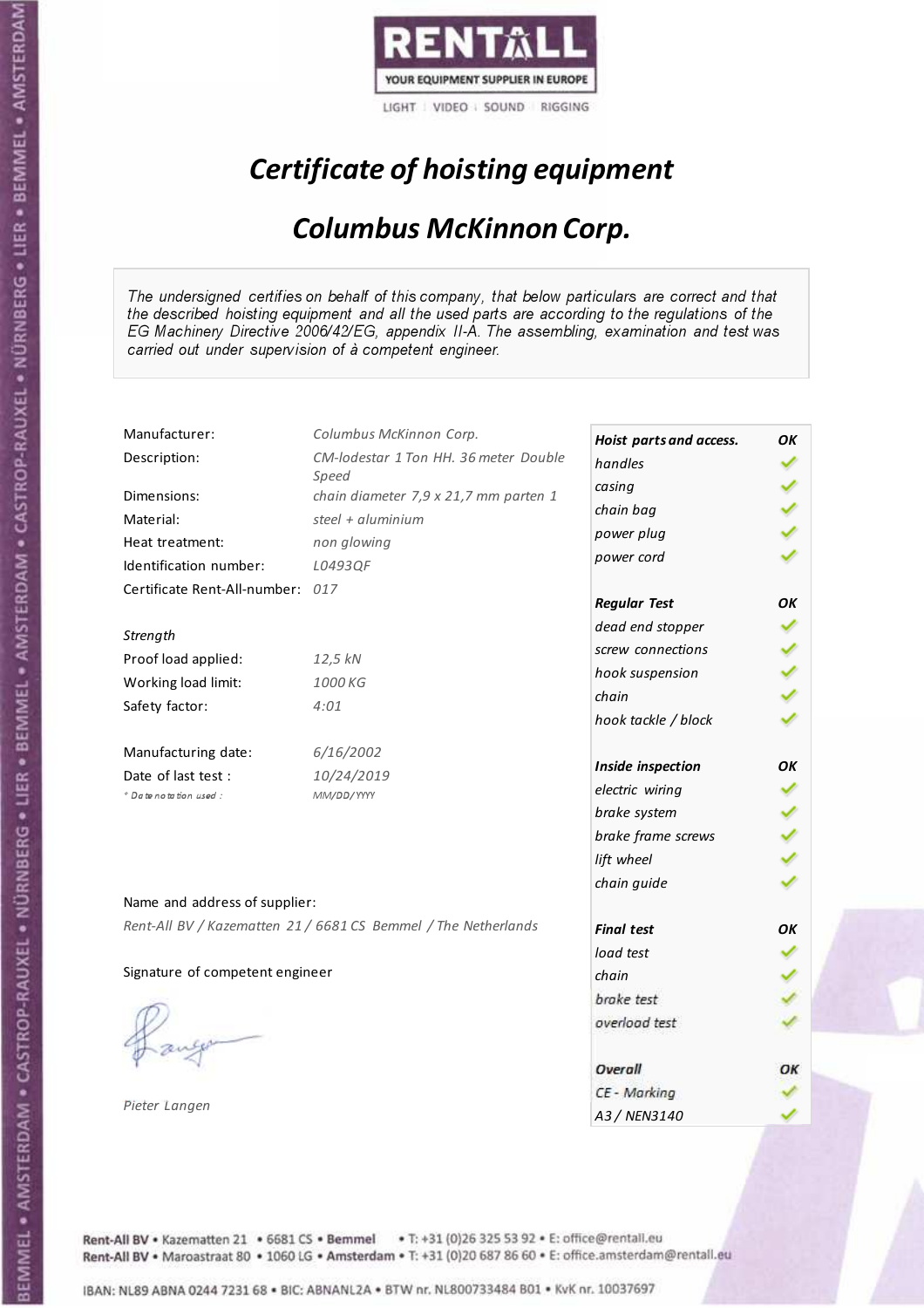

# Certificate of hoisting equipment

### Columbus McKinnon Corp.

The undersigned certifies on behalf of this company, that below particulars are correct and that the described hoisting equipment and all the used parts are according to the regulations of the EG Machinery Directive 2006/42/EG, appendix II-A. The assembling, examination and test was carried out under supervision of à competent engineer.

| Manufacturer:                    | Columbus McKinnon Corp.                                        | Hoist parts and access. | OK |
|----------------------------------|----------------------------------------------------------------|-------------------------|----|
| Description:                     | CM-lodestar 1 Ton HH. 36 meter Double                          | handles                 |    |
| Dimensions:                      | Speed<br>chain diameter 7,9 x 21,7 mm parten 1                 | casing                  |    |
|                                  | steel + $aluminim$                                             | chain bag               |    |
| Material:                        |                                                                | power plug              |    |
| Heat treatment:                  | non glowing                                                    | power cord              |    |
| Identification number:           | L4168QD                                                        |                         |    |
| Certificate Rent-All-number: 018 |                                                                | <b>Regular Test</b>     | OК |
|                                  |                                                                | dead end stopper        |    |
| Strength                         |                                                                | screw connections       |    |
| Proof load applied:              | 12,5 kN                                                        | hook suspension         |    |
| Working load limit:              | 1000 KG                                                        | chain                   |    |
| Safety factor:                   | 4:01                                                           | hook tackle / block     |    |
| Manufacturing date:              | 4/16/2002                                                      |                         |    |
| Date of last test :              | 10/24/2019                                                     | Inside inspection       | OK |
| * Date notation used:            | MM/DD/YYYY                                                     | electric wiring         |    |
|                                  |                                                                | brake system            |    |
|                                  |                                                                | brake frame screws      |    |
|                                  |                                                                | lift wheel              |    |
|                                  |                                                                | chain guide             |    |
| Name and address of supplier:    |                                                                |                         |    |
|                                  | Rent-All BV / Kazematten 21 / 6681 CS Bemmel / The Netherlands | <b>Final test</b>       | OK |
|                                  |                                                                | load test               |    |
| Signature of competent engineer  |                                                                | chain                   |    |
|                                  |                                                                | brake test              |    |
|                                  |                                                                | overload test           |    |
|                                  |                                                                |                         |    |
|                                  |                                                                | Overall                 | ОΚ |
|                                  |                                                                | CE - Marking            |    |
| Pieter Langen                    |                                                                | A3 / NEN3140            |    |

Rent-All BV . Kazematten 21 . 6681 CS . Bemmel . T: +31 (0)26 325 53 92 . E: office@rentall.eu Rent-All BV · Maroastraat 80 · 1060 LG · Amsterdam · T: +31 (0)20 687 86 60 · E: office.amsterdam@rentall.eu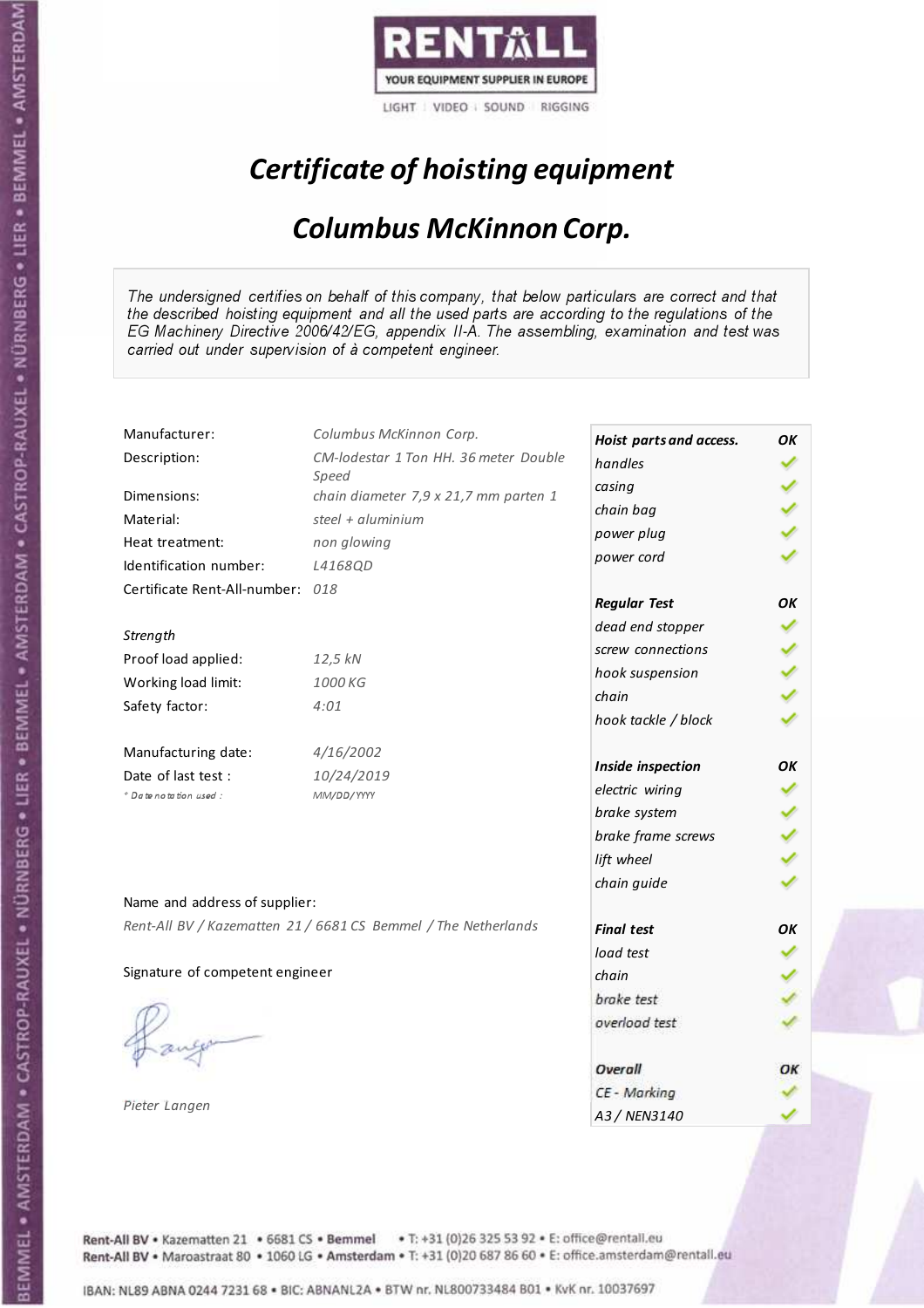

# Certificate of hoisting equipment

### Columbus McKinnon Corp.

The undersigned certifies on behalf of this company, that below particulars are correct and that the described hoisting equipment and all the used parts are according to the regulations of the EG Machinery Directive 2006/42/EG, appendix II-A. The assembling, examination and test was carried out under supervision of à competent engineer.

| Manufacturer:                    | Columbus McKinnon Corp.                                        | Hoist parts and access. | OK |
|----------------------------------|----------------------------------------------------------------|-------------------------|----|
| Description:                     | CM-lodestar 1 Ton HH. 36 meter Double                          | handles                 |    |
| Dimensions:                      | Speed                                                          | casing                  |    |
|                                  | chain diameter 7,9 x 21,7 mm parten 1<br>steel + $aluminim$    | chain bag               |    |
| Material:                        |                                                                | power plug              |    |
| Heat treatment:                  | non glowing                                                    | power cord              |    |
| Identification number:           | L0496QF                                                        |                         |    |
| Certificate Rent-All-number: 019 |                                                                | <b>Regular Test</b>     | OК |
|                                  |                                                                | dead end stopper        |    |
| Strength                         |                                                                | screw connections       |    |
| Proof load applied:              | 12,5 kN                                                        | hook suspension         |    |
| Working load limit:              | 1000 KG                                                        | chain                   |    |
| Safety factor:                   | 4:01                                                           | hook tackle / block     |    |
| Manufacturing date:              | 6/16/2002                                                      |                         |    |
| Date of last test :              | 10/24/2019                                                     | Inside inspection       | OK |
| * Date notation used:            | MM/DD/YYYY                                                     | electric wiring         |    |
|                                  |                                                                | brake system            |    |
|                                  |                                                                | brake frame screws      |    |
|                                  |                                                                | lift wheel              |    |
|                                  |                                                                | chain guide             |    |
| Name and address of supplier:    |                                                                |                         |    |
|                                  | Rent-All BV / Kazematten 21 / 6681 CS Bemmel / The Netherlands | <b>Final test</b>       | OK |
|                                  |                                                                | load test               |    |
| Signature of competent engineer  |                                                                | chain                   |    |
|                                  |                                                                | brake test              |    |
|                                  |                                                                | overload test           |    |
|                                  |                                                                |                         |    |
|                                  |                                                                | Overall                 | ОΚ |
|                                  |                                                                | CE - Marking            |    |
| Pieter Langen                    |                                                                | A3 / NEN3140            |    |

Rent-All BV . Kazematten 21 . 6681 CS . Bemmel . T: +31 (0)26 325 53 92 . E: office@rentall.eu Rent-All BV · Maroastraat 80 · 1060 LG · Amsterdam · T: +31 (0)20 687 86 60 · E: office.amsterdam@rentall.eu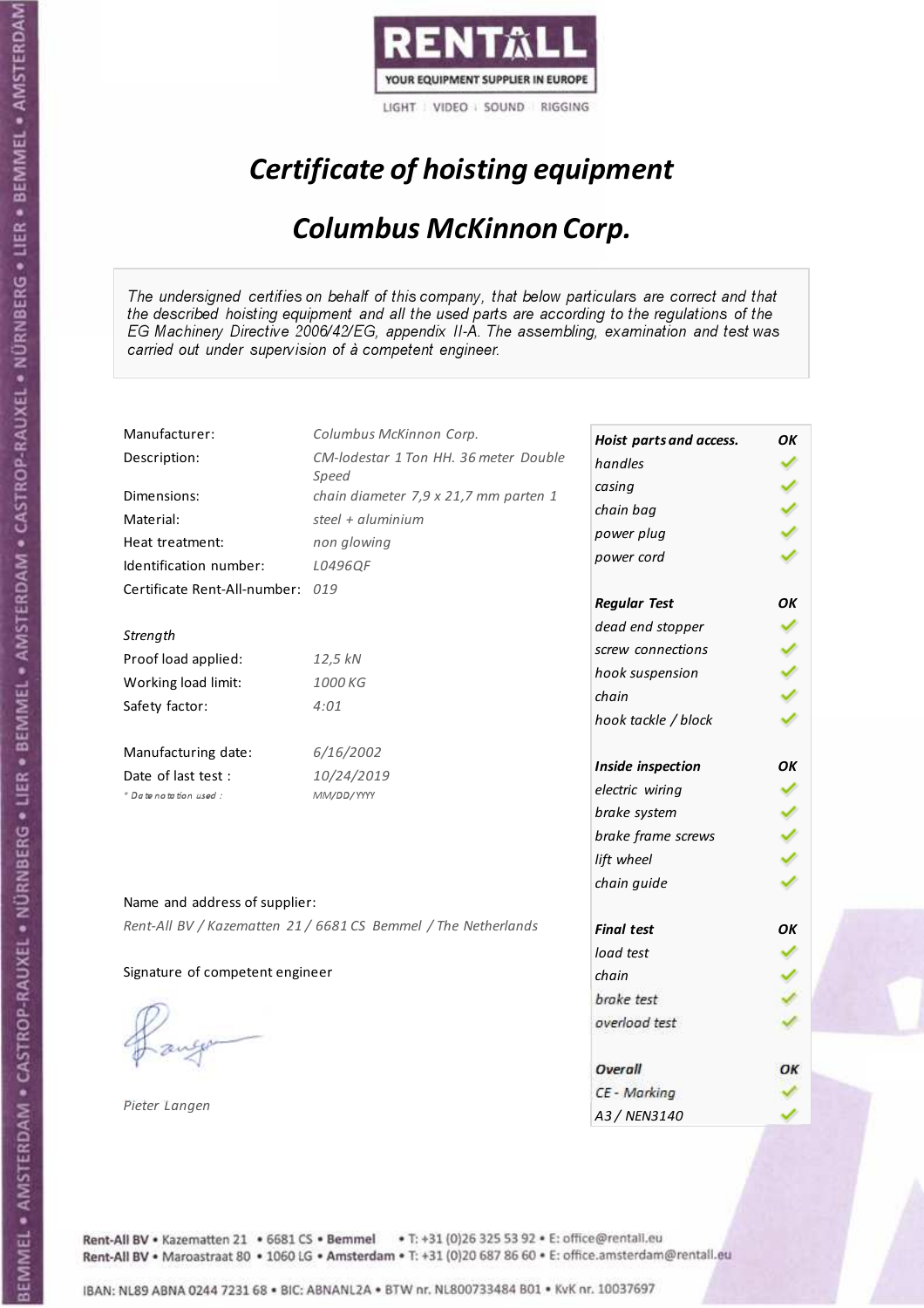

# Certificate of hoisting equipment

### Columbus McKinnon Corp.

The undersigned certifies on behalf of this company, that below particulars are correct and that the described hoisting equipment and all the used parts are according to the regulations of the EG Machinery Directive 2006/42/EG, appendix II-A. The assembling, examination and test was carried out under supervision of à competent engineer.

| Manufacturer:                    | Columbus McKinnon Corp.                                        | Hoist parts and access. | OK |
|----------------------------------|----------------------------------------------------------------|-------------------------|----|
| Description:                     | CM-lodestar 1 Ton HH. 36 meter Double                          | handles                 |    |
|                                  | Speed                                                          | casing                  |    |
| Dimensions:                      | chain diameter 7,9 x 21,7 mm parten 1                          | chain bag               |    |
| Material:                        | steel + $aluminim$                                             | power plug              |    |
| Heat treatment:                  | non glowing                                                    | power cord              |    |
| Identification number:           | L0492QF                                                        |                         |    |
| Certificate Rent-All-number: 021 |                                                                | <b>Regular Test</b>     | OK |
| Strength                         |                                                                | dead end stopper        |    |
| Proof load applied:              | 12,5 kN                                                        | screw connections       |    |
|                                  |                                                                | hook suspension         |    |
| Working load limit:              | 1000 KG                                                        | chain                   |    |
| Safety factor:                   | 4:01                                                           | hook tackle / block     |    |
| Manufacturing date:              | 6/16/2002                                                      |                         |    |
| Date of last test :              | 10/24/2019                                                     | Inside inspection       | OК |
| * Date notation used :           | MM/DD/YYYY                                                     | electric wiring         |    |
|                                  |                                                                | brake system            |    |
|                                  |                                                                | brake frame screws      |    |
|                                  |                                                                | lift wheel              |    |
| Name and address of supplier:    |                                                                | chain guide             |    |
|                                  |                                                                |                         |    |
|                                  | Rent-All BV / Kazematten 21 / 6681 CS Bemmel / The Netherlands | <b>Final test</b>       | OK |
|                                  |                                                                | load test               |    |
| Signature of competent engineer  |                                                                | chain                   |    |
|                                  |                                                                | brake test              |    |
|                                  |                                                                | overload test           |    |
|                                  |                                                                |                         |    |
|                                  |                                                                | Overall                 | ОΚ |
| Pieter Langen                    |                                                                | CE - Marking            |    |
|                                  |                                                                | A3 / NEN3140            |    |

Rent-All BV . Kazematten 21 . 6681 CS . Bemmel . T: +31 (0)26 325 53 92 . E: office@rentall.eu Rent-All BV · Maroastraat 80 · 1060 LG · Amsterdam · T: +31 (0)20 687 86 60 · E: office.amsterdam@rentall.eu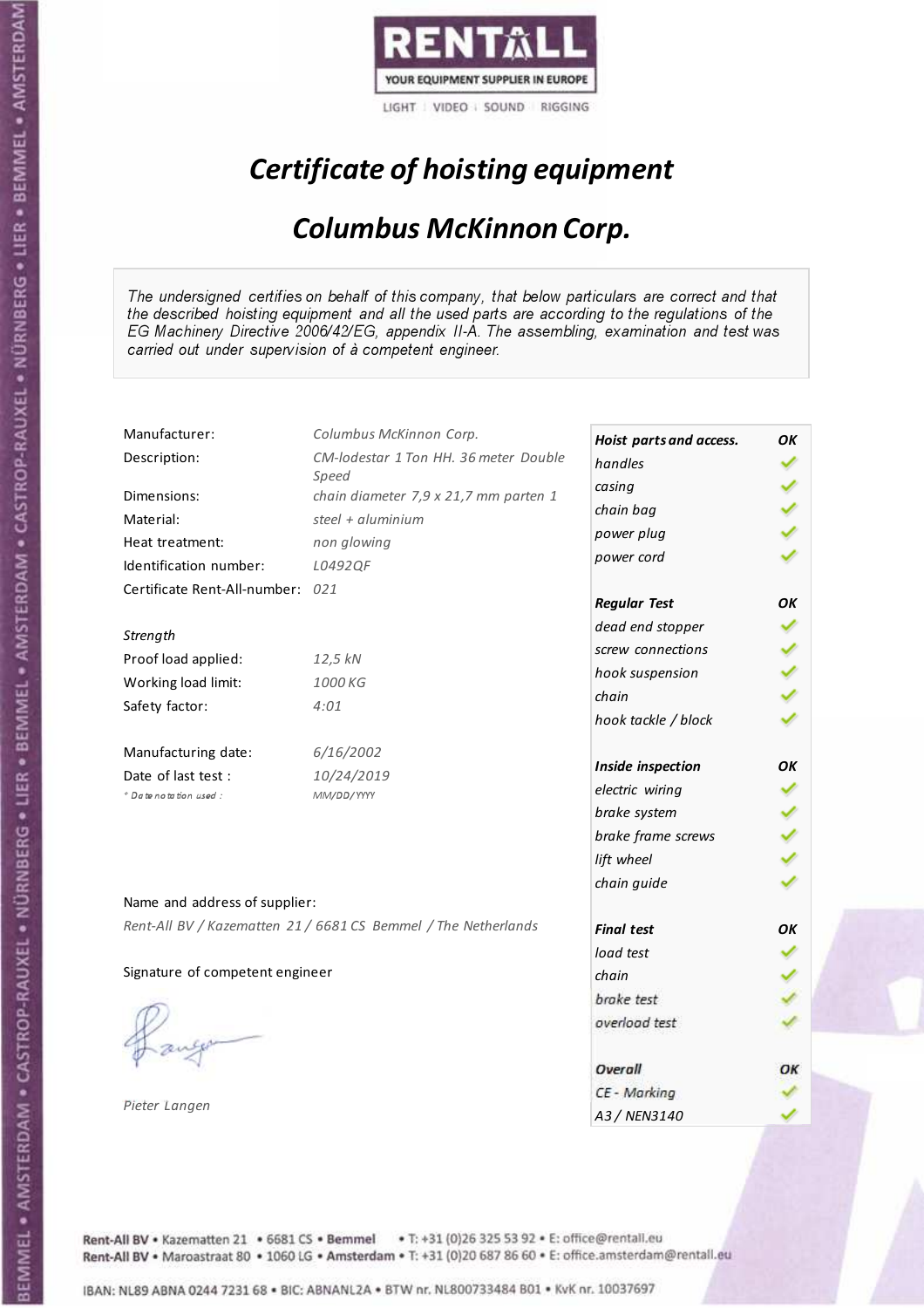

# Certificate of hoisting equipment

### Columbus McKinnon Corp.

The undersigned certifies on behalf of this company, that below particulars are correct and that the described hoisting equipment and all the used parts are according to the regulations of the EG Machinery Directive 2006/42/EG, appendix II-A. The assembling, examination and test was carried out under supervision of à competent engineer.

| Manufacturer:                    | Columbus McKinnon Corp.                                        | Hoist parts and access. | OK |
|----------------------------------|----------------------------------------------------------------|-------------------------|----|
| Description:                     | CM-lodestar 1 Ton HH. 36 meter Double                          | handles                 |    |
|                                  | Speed                                                          | casing                  |    |
| Dimensions:                      | chain diameter 7,9 x 21,7 mm parten 1                          | chain bag               |    |
| Material:                        | steel + $aluminim$                                             | power plug              |    |
| Heat treatment:                  | non glowing                                                    | power cord              |    |
| Identification number:           | L0495QF                                                        |                         |    |
| Certificate Rent-All-number: 022 |                                                                | <b>Regular Test</b>     | OK |
| Strength                         |                                                                | dead end stopper        |    |
| Proof load applied:              | 12,5 kN                                                        | screw connections       |    |
| Working load limit:              | 1000 KG                                                        | hook suspension         |    |
|                                  |                                                                | chain                   |    |
| Safety factor:                   | 4:01                                                           | hook tackle / block     |    |
| Manufacturing date:              | 6/16/2002                                                      |                         |    |
| Date of last test:               | 10/24/2019                                                     | Inside inspection       | OK |
| * Date notation used :           | MM/DD/YYYY                                                     | electric wiring         |    |
|                                  |                                                                | brake system            |    |
|                                  |                                                                | brake frame screws      |    |
|                                  |                                                                | lift wheel              |    |
| Name and address of supplier:    |                                                                | chain guide             |    |
|                                  |                                                                |                         |    |
|                                  | Rent-All BV / Kazematten 21 / 6681 CS Bemmel / The Netherlands | <b>Final test</b>       | OK |
|                                  |                                                                | load test               |    |
| Signature of competent engineer  |                                                                | chain                   |    |
|                                  |                                                                | brake test              |    |
|                                  |                                                                | overload test           |    |
|                                  |                                                                | Overall                 | ОΚ |
|                                  |                                                                | CE - Marking            |    |
| Pieter Langen                    |                                                                | A3 / NEN3140            |    |

Rent-All BV . Kazematten 21 . 6681 CS . Bemmel . T: +31 (0)26 325 53 92 . E: office@rentall.eu Rent-All BV · Maroastraat 80 · 1060 LG · Amsterdam · T: +31 (0)20 687 86 60 · E: office.amsterdam@rentall.eu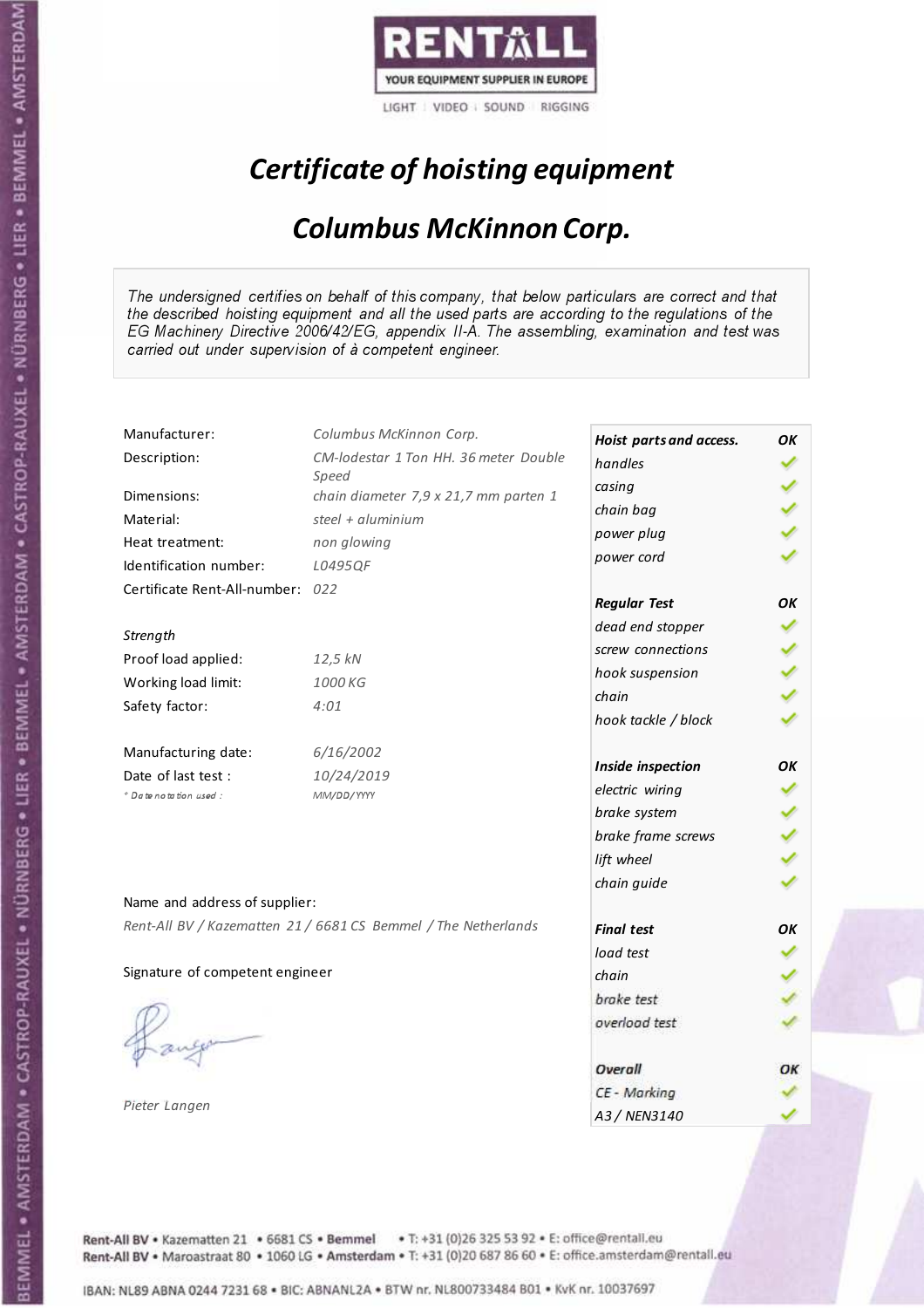

# Certificate of hoisting equipment

### Columbus McKinnon Corp.

The undersigned certifies on behalf of this company, that below particulars are correct and that the described hoisting equipment and all the used parts are according to the regulations of the EG Machinery Directive 2006/42/EG, appendix II-A. The assembling, examination and test was carried out under supervision of à competent engineer.

| Manufacturer:                    | Columbus McKinnon Corp.                                        | Hoist parts and access. | OK |
|----------------------------------|----------------------------------------------------------------|-------------------------|----|
| Description:                     | CM-lodestar 1 Ton HH. 36 meter Double                          | handles                 |    |
|                                  | Speed                                                          | casing                  |    |
| Dimensions:                      | chain diameter 7,9 x 21,7 mm parten 1                          | chain bag               |    |
| Material:                        | steel + $aluminim$                                             | power plug              |    |
| Heat treatment:                  | non glowing                                                    | power cord              |    |
| Identification number:           | L0498QF                                                        |                         |    |
| Certificate Rent-All-number: 023 |                                                                | <b>Regular Test</b>     | OК |
| Strength                         |                                                                | dead end stopper        |    |
| Proof load applied:              | 12,5 kN                                                        | screw connections       |    |
| Working load limit:              | 1000 KG                                                        | hook suspension         |    |
|                                  |                                                                | chain                   |    |
| Safety factor:                   | 4:01                                                           | hook tackle / block     |    |
| Manufacturing date:              | 6/16/2002                                                      |                         |    |
| Date of last test :              | 10/24/2019                                                     | Inside inspection       | OK |
| + Date notation used :           | MM/DD/YYYY                                                     | electric wiring         |    |
|                                  |                                                                | brake system            |    |
|                                  |                                                                | brake frame screws      |    |
|                                  |                                                                | lift wheel              |    |
| Name and address of supplier:    |                                                                | chain guide             |    |
|                                  | Rent-All BV / Kazematten 21 / 6681 CS Bemmel / The Netherlands |                         |    |
|                                  |                                                                | <b>Final test</b>       | OK |
|                                  |                                                                | load test               |    |
| Signature of competent engineer  |                                                                | chain                   |    |
|                                  |                                                                | brake test              |    |
|                                  |                                                                | overload test           |    |
|                                  |                                                                | Overall                 | ОΚ |
|                                  |                                                                | CE - Marking            |    |
| Pieter Langen                    |                                                                | A3 / NEN3140            |    |